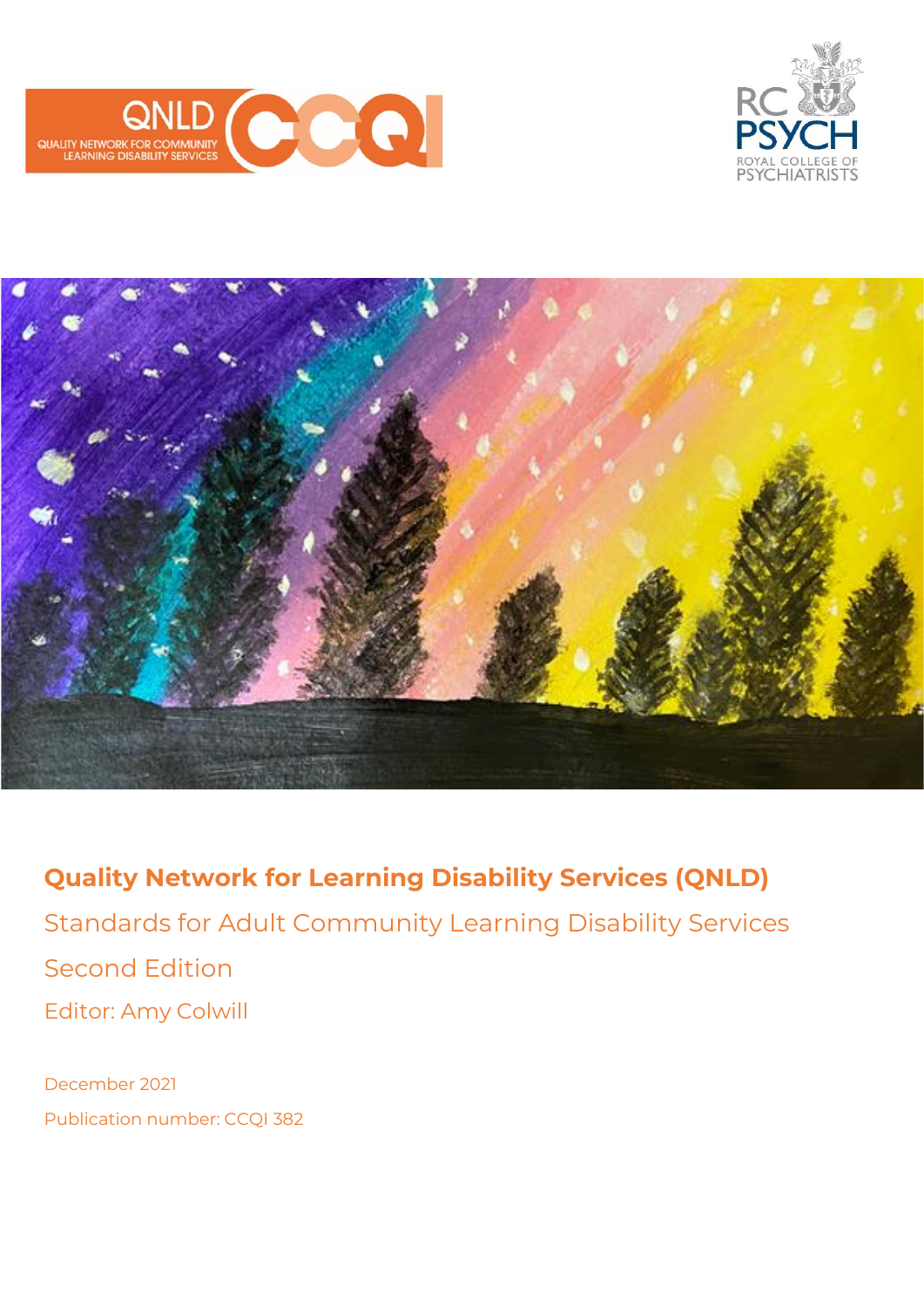## **Contents**

Front cover artwork courtesy of person at Byron Court, Essex.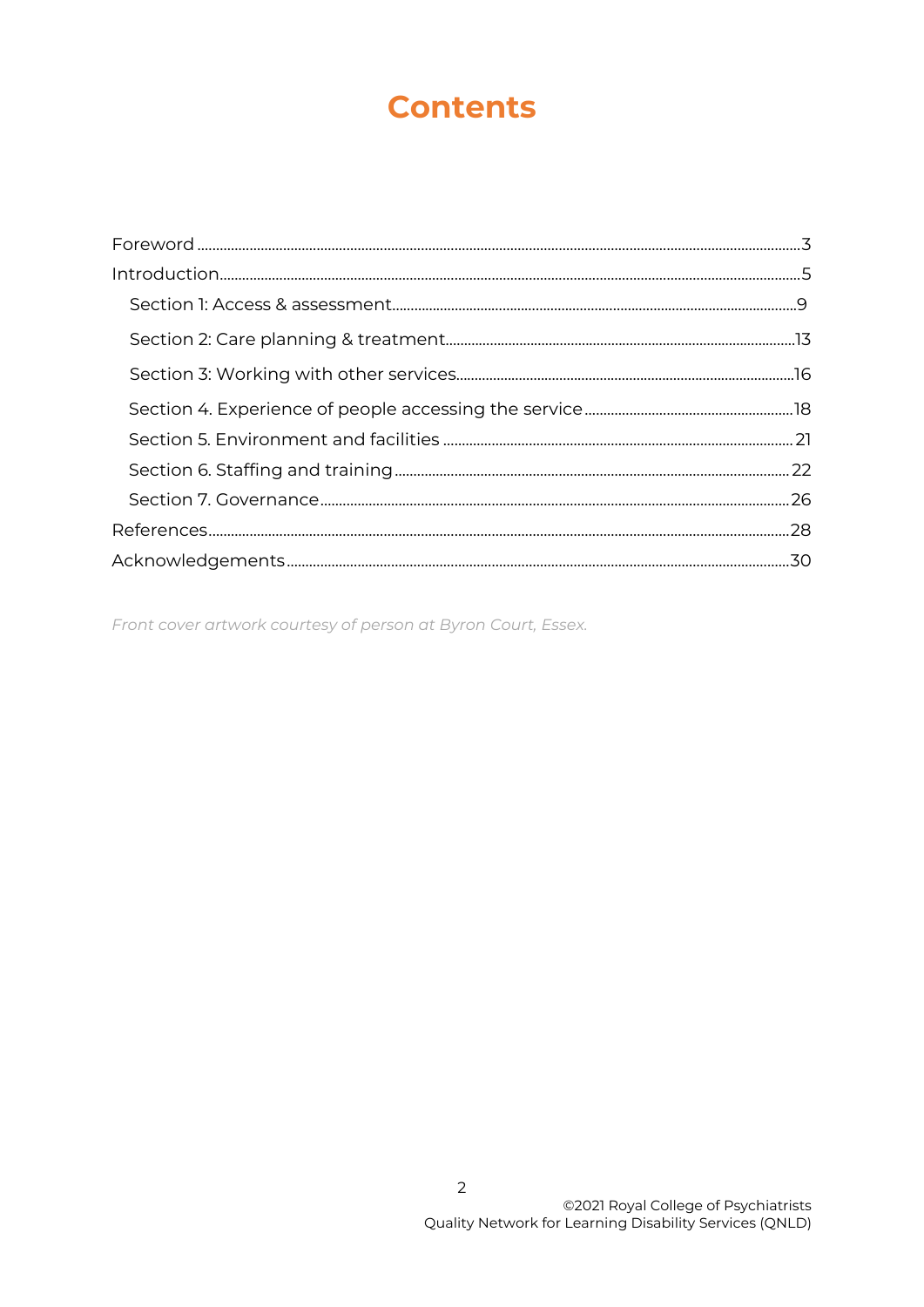## **Foreword**

<span id="page-2-0"></span>In recent years and with the government's 'Transforming Care' agenda, there has been a great deal of emphasis on the provision of appropriately resourced community services for people with a learning disability.

There is a wide variety of available teams and services at least partly, due to the variation in local arrangements, partnerships with other providers and the complexity of care for people with a learning disability. Nonetheless, and indeed, as a result of this variability, there is a need for nationally accepted standards towards which teams can aspire to. In keeping with its role in other areas of mental health standards, the College's Centre for Quality Improvement (CCQI) has taken up the challenge, and put together this second edition set of standards for community learning disability teams, following the pilot year of the project.

I would like to thank, firstly, the teams who came forward enthusiastically to share their experience and contribute to the pilot leading to the publication of the standards. It was a complex round of numerous discussions within the Standards Development Group and I would like to thank them for giving their time and expertise so generously. And, of course, a huge thanks to colleagues from the CCQI who so adroitly supported, facilitated and gently cajoled the often long-drawn out discussions of the group.

**Dr Kiran Purandare**

Consultant Psychiatrist Chair of the QNLD Advisory Group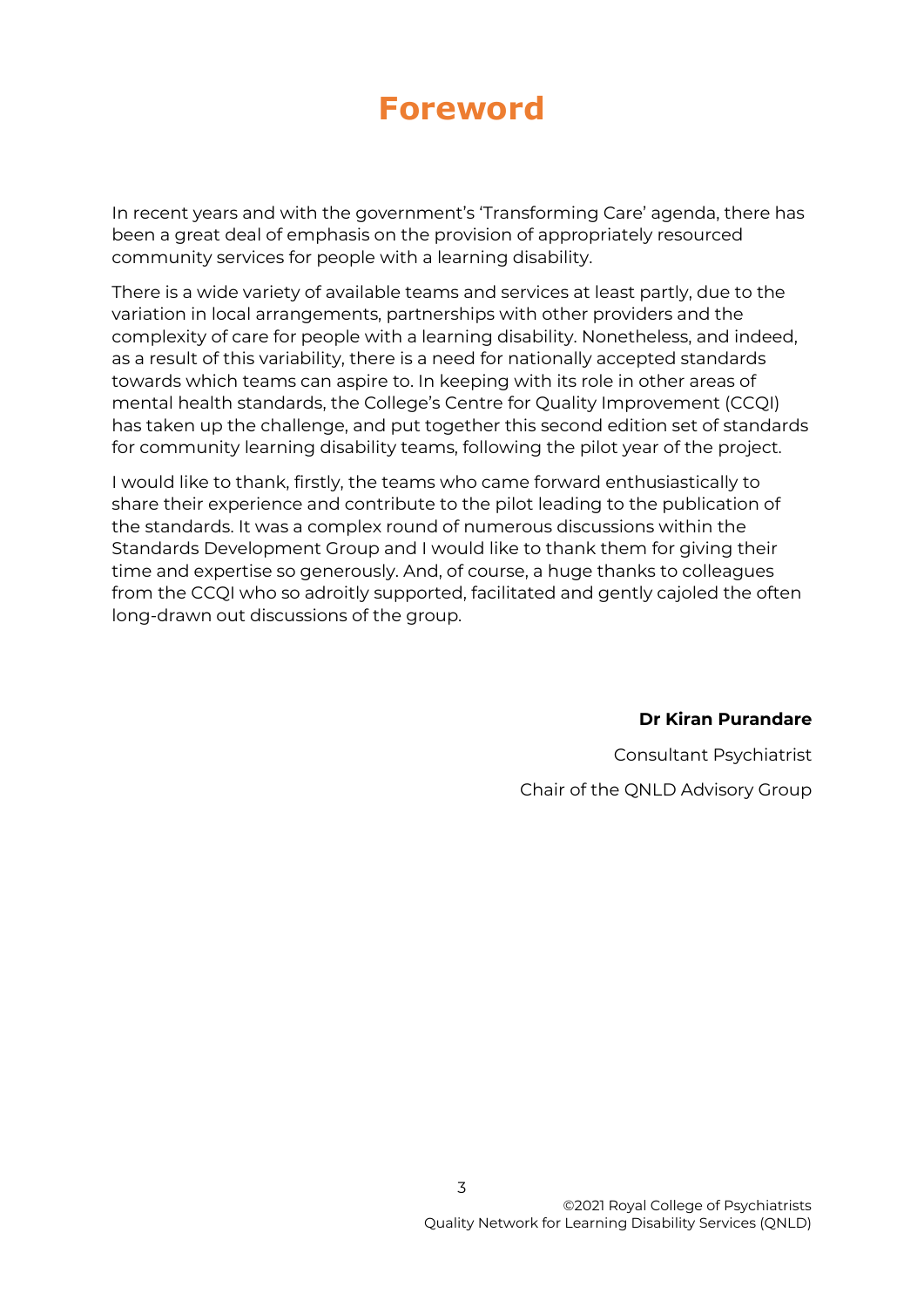### **Quality Network for Learning Disability Services (QNLD)**

Royal College of Psychiatrists' Centre for Quality Improvement 21 Prescot Street London E1 8BB

[www.rcpsych.ac.uk/QNLD](http://www.rcpsych.ac.uk/QNLD)

[L.D@rcpsych.ac.uk](mailto:L.D@rcpsych.ac.uk)

Publication number: CCQI 382

Revision date: 2023/24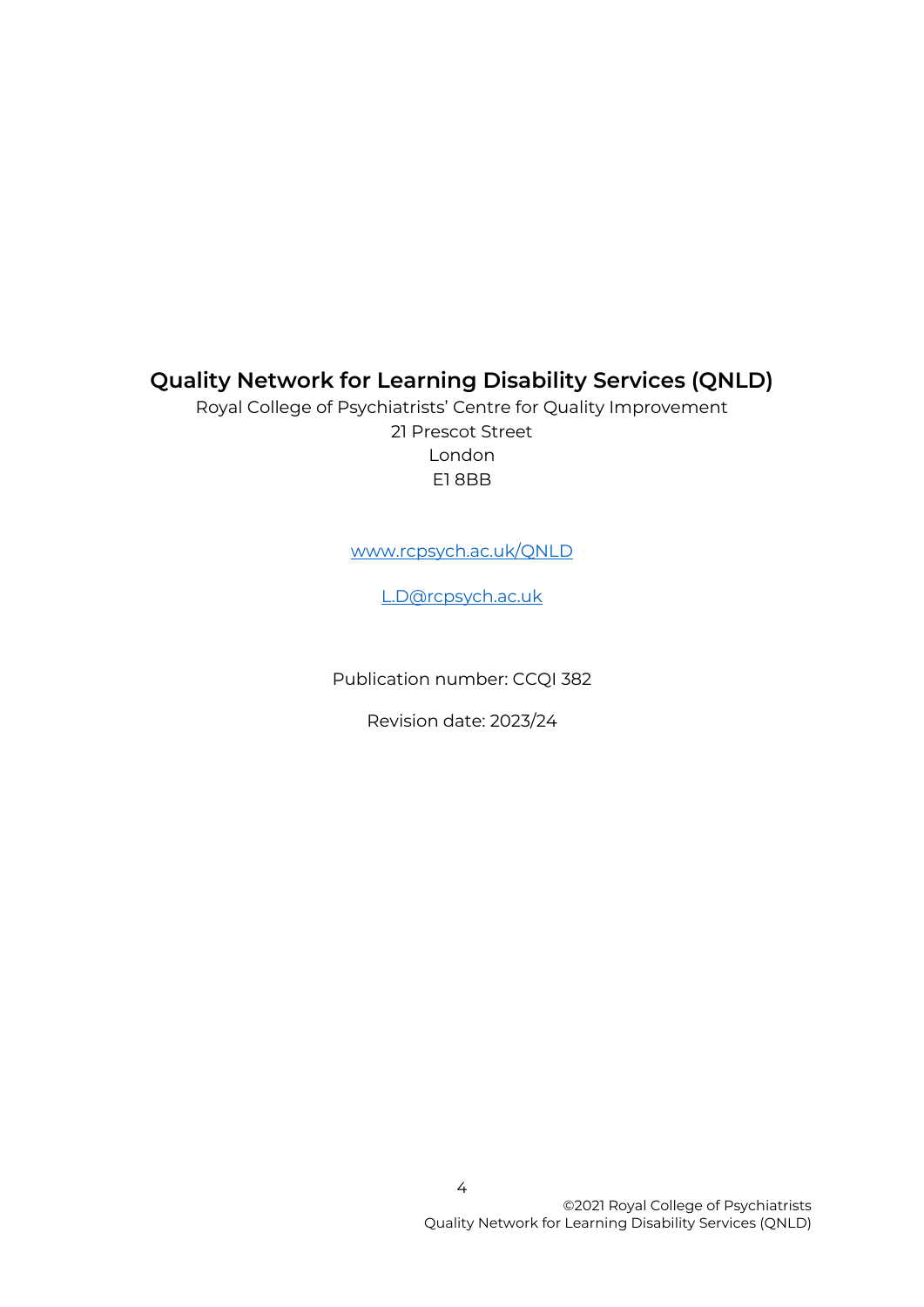# **Introduction**

<span id="page-4-0"></span>Following the publication of the First Edition Standards for Adult Community Learning Disability Services in 2019, this Second Edition set have been published reflecting what was learnt from the initial phase of the QNLD Community project and any other change in policy and practice in this time.

The standards have been drawn from key documents and expert consensus and have been subject to extensive consultation via our standards development group and email forums with professional groups involved in the provision of community learning disability services. They incorporate the College Centre for Quality Improvement (CCQI) Core Community Standards, as well as specialist standards relating specifically to community learning disability teams.

The standards cover the following topics:

- Access and assessment
- Care planning and treatment
- Working with other services
- Experiences of people accessing the service
- Environment and facilities
- Staffing and training
- Governance

#### **Who are these standards for?**

These standards are designed to be applicable to community learning disability services for adults and can be used by professionals to assess the quality of a team. The standards may also be of interest to commissioners, people with learning disabilities, carers, researchers and policy makers.

Since community learning disability services differ widely in their configuration and the models used, these standards focus on the <u>function</u> of a team in order to make them as widely accessible as possible.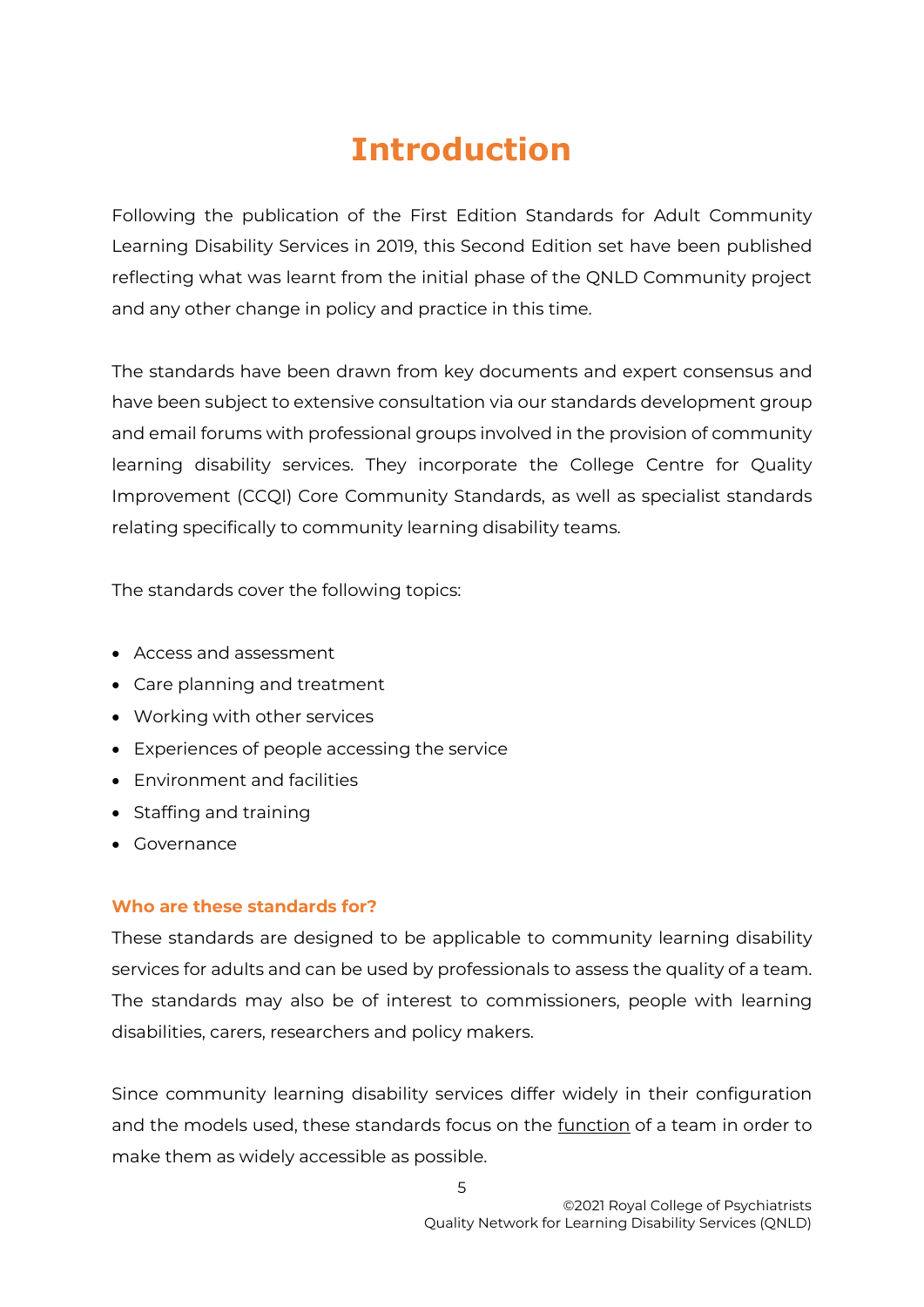#### **Categorisation of standards**

To support in their use during the process, each standard has been categorised as follows:

• **Type 1:** Criteria relating to safety, rights, dignity, the law and fundamentals of care, including the provision of evidence-based care and treatment; • **Type 2:** Criteria that a service would be expected to meet.

#### **Terms used in this document**

In this document, the community learning disability service is referred to as *'the team'* or *'the service'*. People who access community learning disability services are referred to as *'person with a learning disability'* or collectively as '*people with learning disabilities*' and their loved ones are referred to as *'carers'*.

#### **Key within the document**

These standards have been mapped against the 'Five Essential Learning Disabilities Health Teams Roles' outlined by the Learning Disability Professional Senate in their paper '*Delivering Effective Specialist Community Learning Disabilities Health Team Support to People with Learning Disabilities and their Families or Carers, 2019'*. The below icons appear next to the standards that are specifically related to these roles. Icons for standards relating directly to accessible information and best interest decisions have also been included as these relate to several standards throughout the document.

| Supporting positive access to and responses from mainstream services.                               |
|-----------------------------------------------------------------------------------------------------|
| Enabling others to provide effective person-centred support to people with learning<br>disabilities |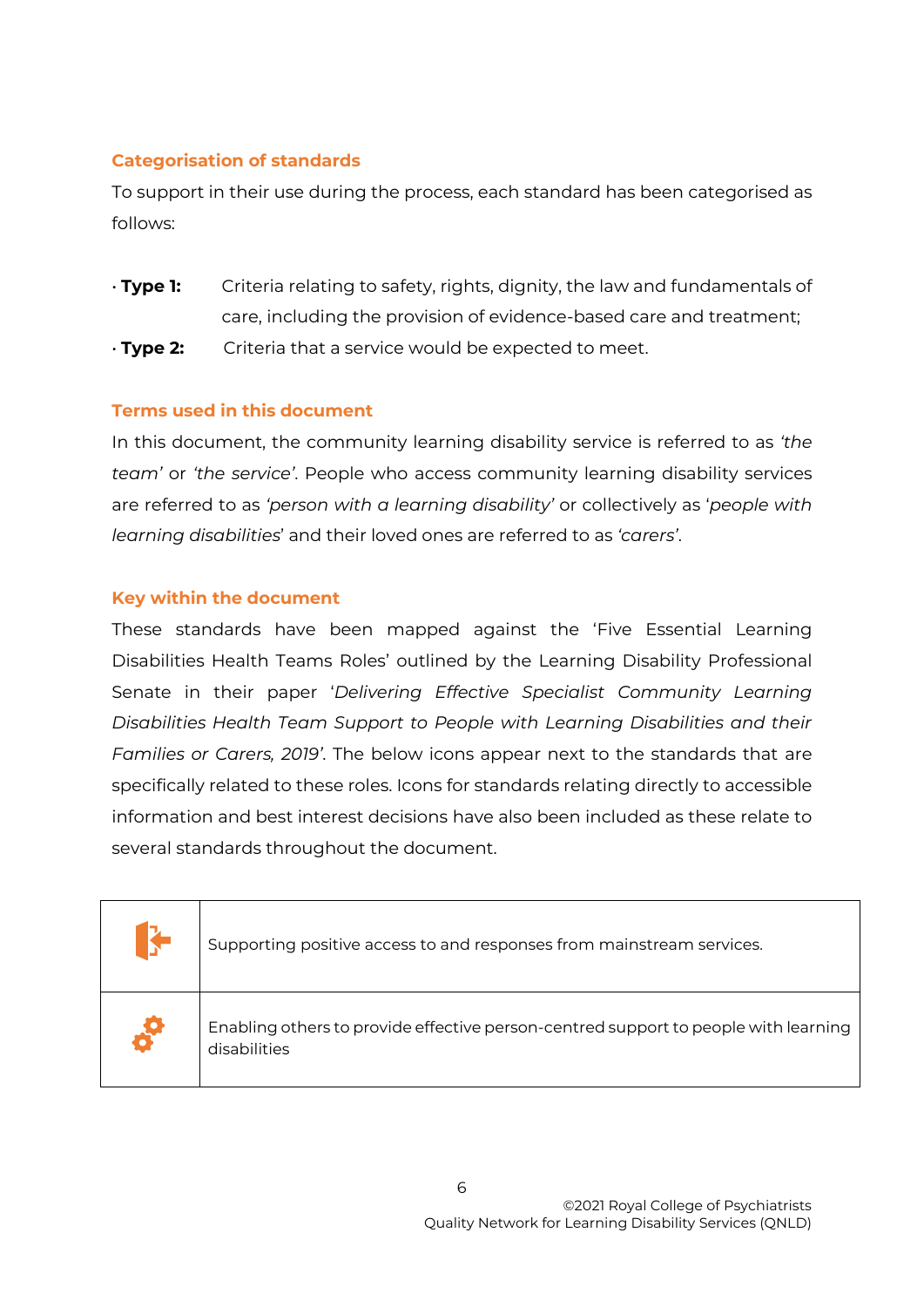| 临望   | Direct specialist clinical therapeutic support for people with complex needs |
|------|------------------------------------------------------------------------------|
|      | Responding positively and effectively to crisis                              |
| ∣≣ક્ | Quality assurance and service development in support of commissioners        |

| A          | All information provided to people with learning disabilities and carers must be in<br>an accessible format, in line with the Royal College of Speech & Language<br>Therapists '5 Good Communication Standards' and NHS Accessible Information<br>Standard and staff check their understanding. |
|------------|-------------------------------------------------------------------------------------------------------------------------------------------------------------------------------------------------------------------------------------------------------------------------------------------------|
| $\sqrt{7}$ | If a person lacks capacity, decisions are made in their <b>best interests</b> as per the<br>Mental Capacity Act 2005.                                                                                                                                                                           |

#### **References**

Please see the list at the end of this document for full references. These are referred to by the number in square brackets in the 'ref.' column throughout the document.

The standards are also available to download on our website [www.rcpsych.ac.uk/QNLD](http://www.rcpsych.ac.uk/QNLD)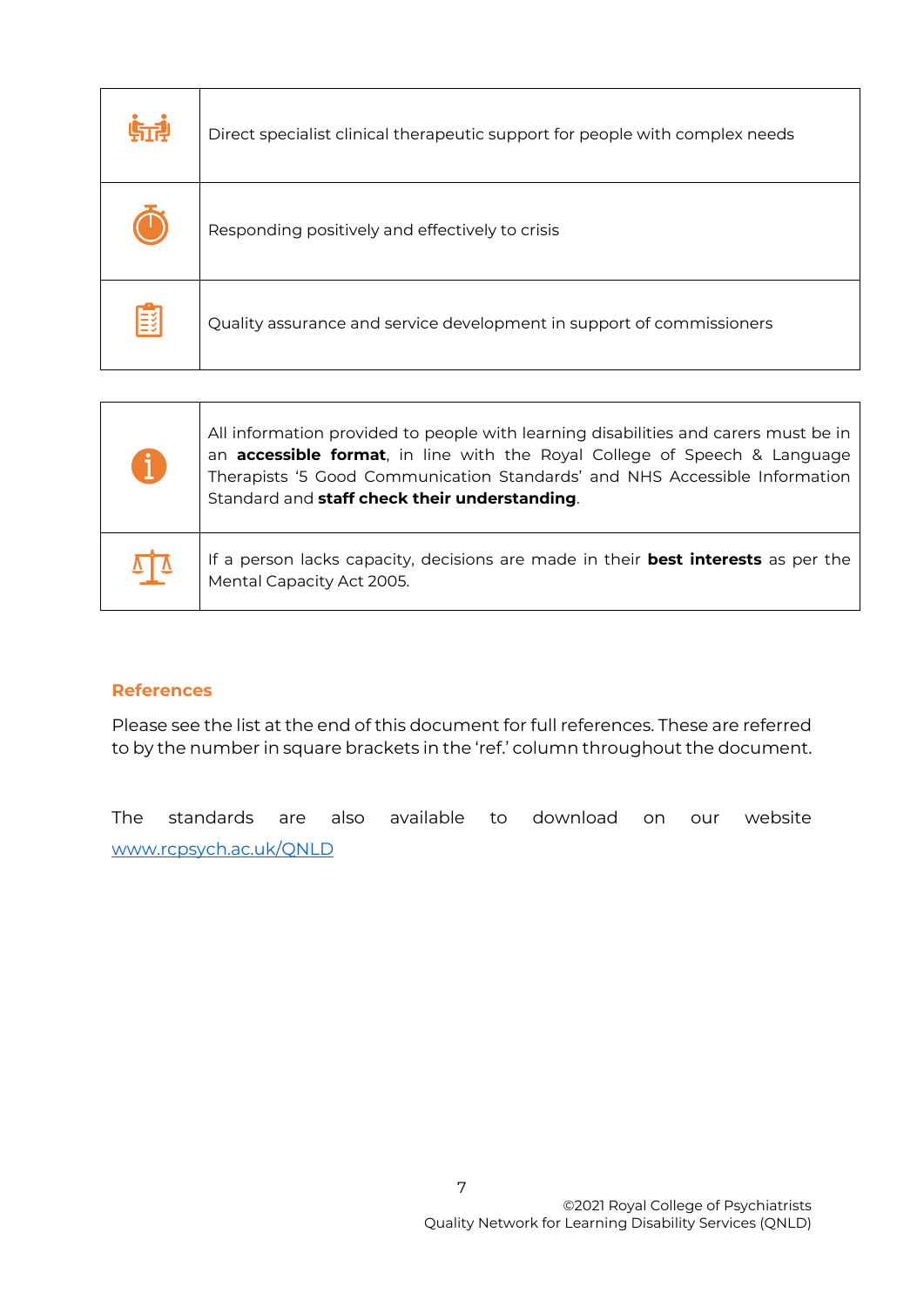**Standards for Adult Community Learning Disability Services**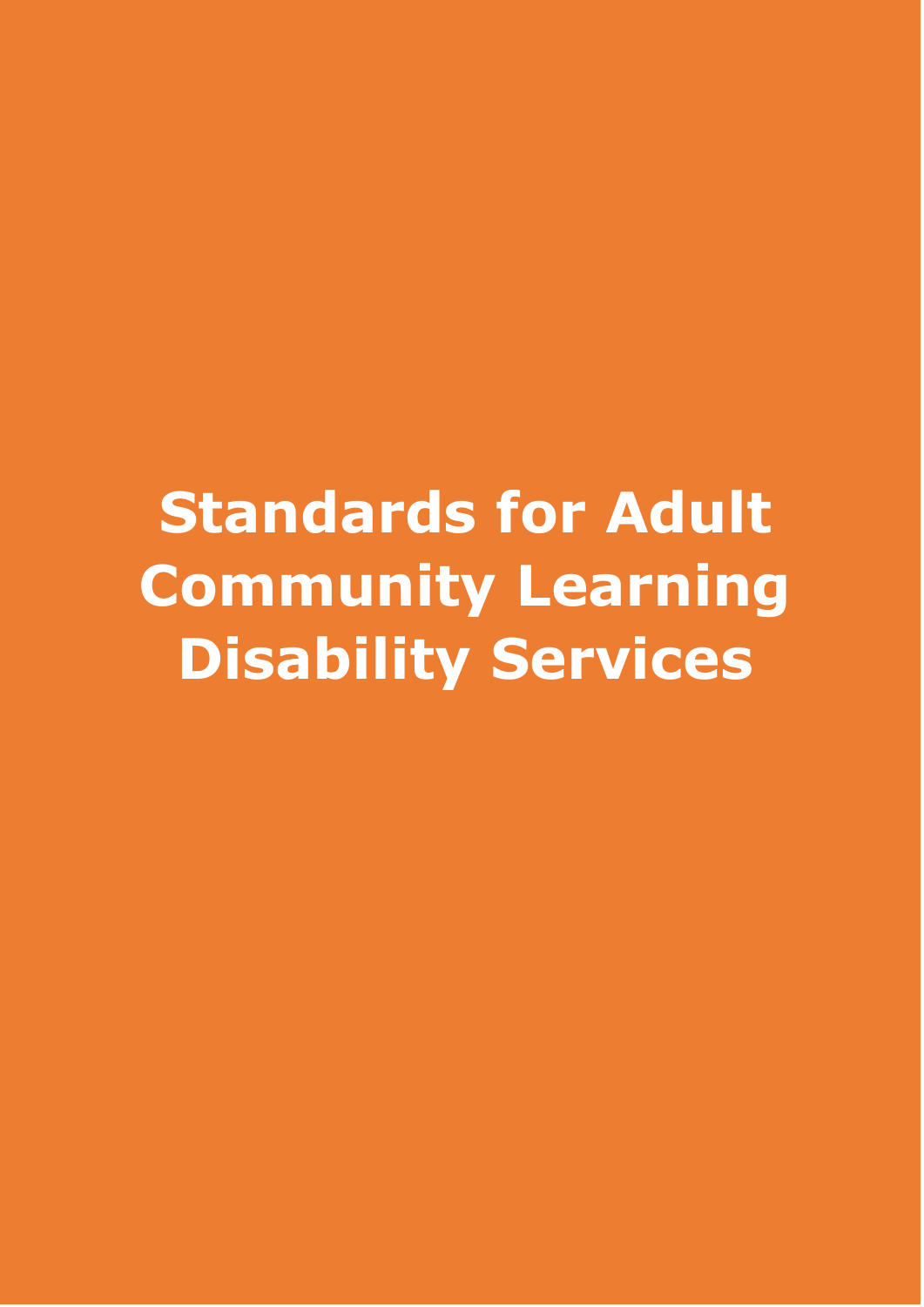### **Section 1: Access & assessment**

| No.           | <b>Type</b> | <b>Standard</b>                                                                                                                                                                                                                                                                                                                                                                                                                                                                  |  | Ref.           |
|---------------|-------------|----------------------------------------------------------------------------------------------------------------------------------------------------------------------------------------------------------------------------------------------------------------------------------------------------------------------------------------------------------------------------------------------------------------------------------------------------------------------------------|--|----------------|
| Accessibility |             |                                                                                                                                                                                                                                                                                                                                                                                                                                                                                  |  |                |
| 1             | 1           | The service reviews data at least annually about the people who use<br>it. Data are compared with local population statistics and action is<br>taken to address any inequalities of access that are identified.<br>Guidance: This data is used to understand who is accessing the<br>service, identify under-represented groups, promote the service to<br>these groups and improve the accessibility of the service in<br>collaboration with senior managers and commissioners. |  | $[1]$<br>$[2]$ |
| 2             | 1           | The service provides accessible information about how to make a<br>referral and waiting times for assessment.                                                                                                                                                                                                                                                                                                                                                                    |  | $[1]$          |
| 3             | 2           | Everyone can access the service using public transport or transport<br>provided by the service.                                                                                                                                                                                                                                                                                                                                                                                  |  | $[1]$          |
| 4             | 2           | The service makes use of digital technologies as an additional<br>resource to support and enhance access, care and support.<br>Guidance: This includes having the provision to have digital<br>appointments and digital enabled models of intervention.                                                                                                                                                                                                                          |  | $[2]$          |
|               |             | Referral and waiting times                                                                                                                                                                                                                                                                                                                                                                                                                                                       |  |                |
| 5             | 1           | Where referrals are made through a single point of access, these are<br>passed on to the community team within one working day unless it is<br>a high priority referral which should be passed across immediately to<br>an appropriate clinician.<br>Guidance: The community team then contacts the person being<br>referred within the appropriate timeframe, as per the service<br>specification.                                                                              |  | $[1]$<br>$[2]$ |
| 6             | 1           | A clinical member of staff is available to discuss high priority referrals<br>during working hours.                                                                                                                                                                                                                                                                                                                                                                              |  | $[1]$<br>$[2]$ |
| 7             | ı           | If a referral is not accepted, the team advises the referrer, person with<br>a learning disability and carer on alternative options.                                                                                                                                                                                                                                                                                                                                             |  | $[15]$         |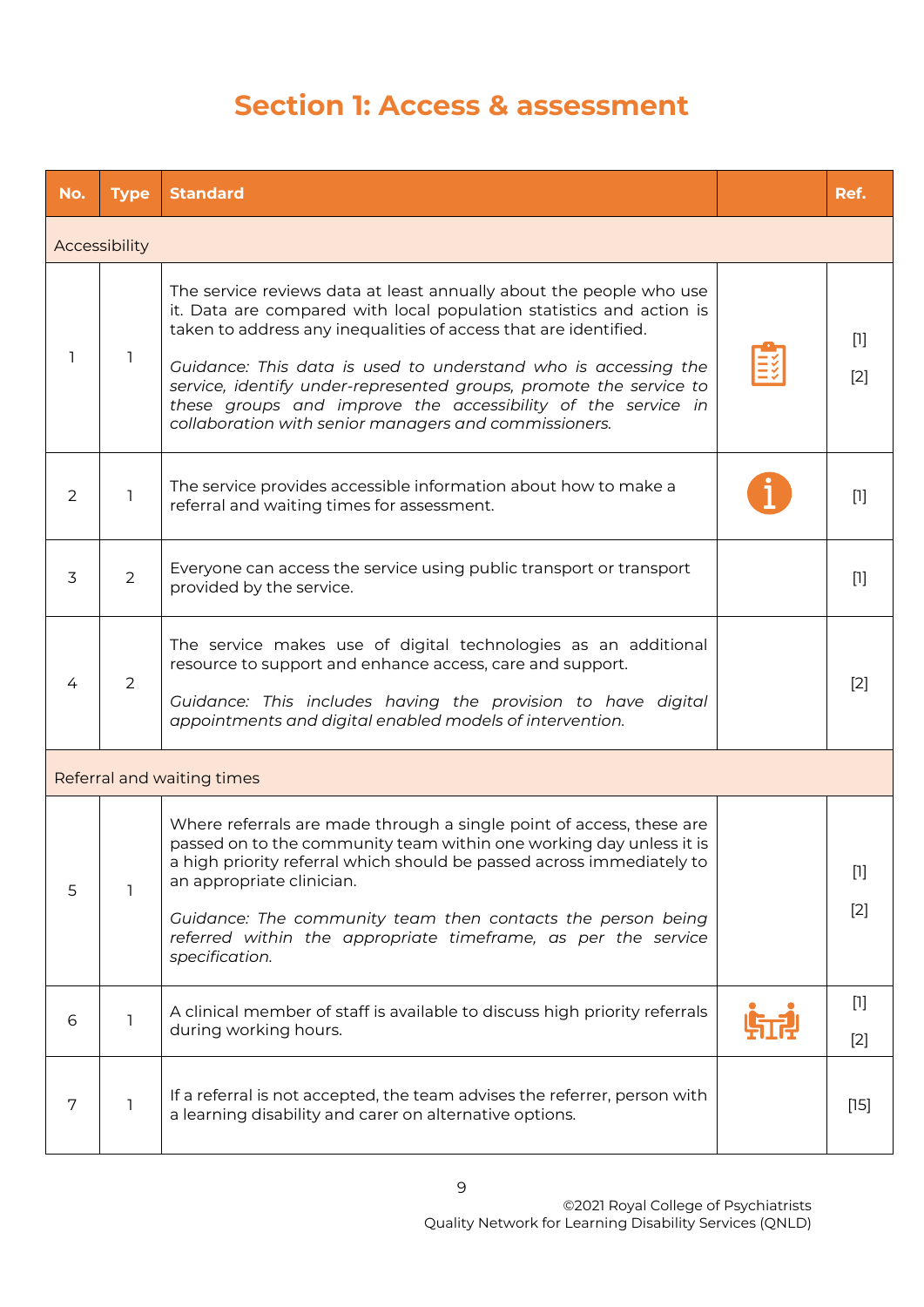| 8  | 1                    | The team assess people, who are referred to the service, within a<br>locally agreed timeframe.                                                                                                                                                                                                                                                                                                                                                                                                                                                                                                                                | $[1]$                                                                                                                                                                                                                                                                     |
|----|----------------------|-------------------------------------------------------------------------------------------------------------------------------------------------------------------------------------------------------------------------------------------------------------------------------------------------------------------------------------------------------------------------------------------------------------------------------------------------------------------------------------------------------------------------------------------------------------------------------------------------------------------------------|---------------------------------------------------------------------------------------------------------------------------------------------------------------------------------------------------------------------------------------------------------------------------|
| 9  | $\mathbb{1}$         | There is a protocol to follow for people who are on the waiting list,<br>including support for carers and frequency of follow ups with a<br>defined timescale and monitoring by a qualified practitioner.                                                                                                                                                                                                                                                                                                                                                                                                                     | $[2]$                                                                                                                                                                                                                                                                     |
|    | Initial appointments |                                                                                                                                                                                                                                                                                                                                                                                                                                                                                                                                                                                                                               |                                                                                                                                                                                                                                                                           |
| 10 | 1.                   | For non-emergency assessments, the team contacts the person with<br>a learning disability in advance and provides accessible information<br>on:<br>The name and title of the professional they will see;<br>$\bullet$<br>An explanation of the assessment process;<br>Information on who can accompany them;<br>How to contact the team if they have any queries or require<br>support (e.g. information on access to an interpreter or how to<br>change the appointment time).<br>Guidance: Information could be in written, verbal or video format. All<br>information should comply with accessible information standards. | $[1]$<br>$[2]$                                                                                                                                                                                                                                                            |
| 11 | 1                    | People with learning disabilities feel welcomed by staff members at<br>appointments.<br>Guidance: Staff make use of communication passports/profiles<br>where available to establish correct communication strategies. Staff<br>members introduce themselves and address people using their<br>preferred name and correct pronouns.                                                                                                                                                                                                                                                                                           | $[1]$<br>$[2]$                                                                                                                                                                                                                                                            |
| 12 | $\overline{2}$       | Health records, including communication passports and hospital<br>passports are accessible by other services with protocols of sharing<br>information.                                                                                                                                                                                                                                                                                                                                                                                                                                                                        | $[4] % \begin{center} \includegraphics[width=\linewidth]{imagesSupplemental/Imetad-Architecture.png} \end{center} \caption{The image shows the method of the method of the method. The left-hand side is the right side (in the left) of the method.} \label{fig:limact}$ |
| 13 | 1                    | People with learning disabilities are given accessible information<br>which staff members talk through with them as soon as is practically<br>possible. The information includes:<br>Their rights and consent to treatment;<br>Their rights under the Mental Health Act (where applicable);<br>How to access advocacy services;<br>How to access a second opinion;<br>Interpreting services;<br>How to view their records;<br>How to raise concerns, complaints and give compliments.<br>Guidance: The quantity and style of information provided is adapted<br>in line with the person's communication needs.                | $[1]$<br>$[2]$                                                                                                                                                                                                                                                            |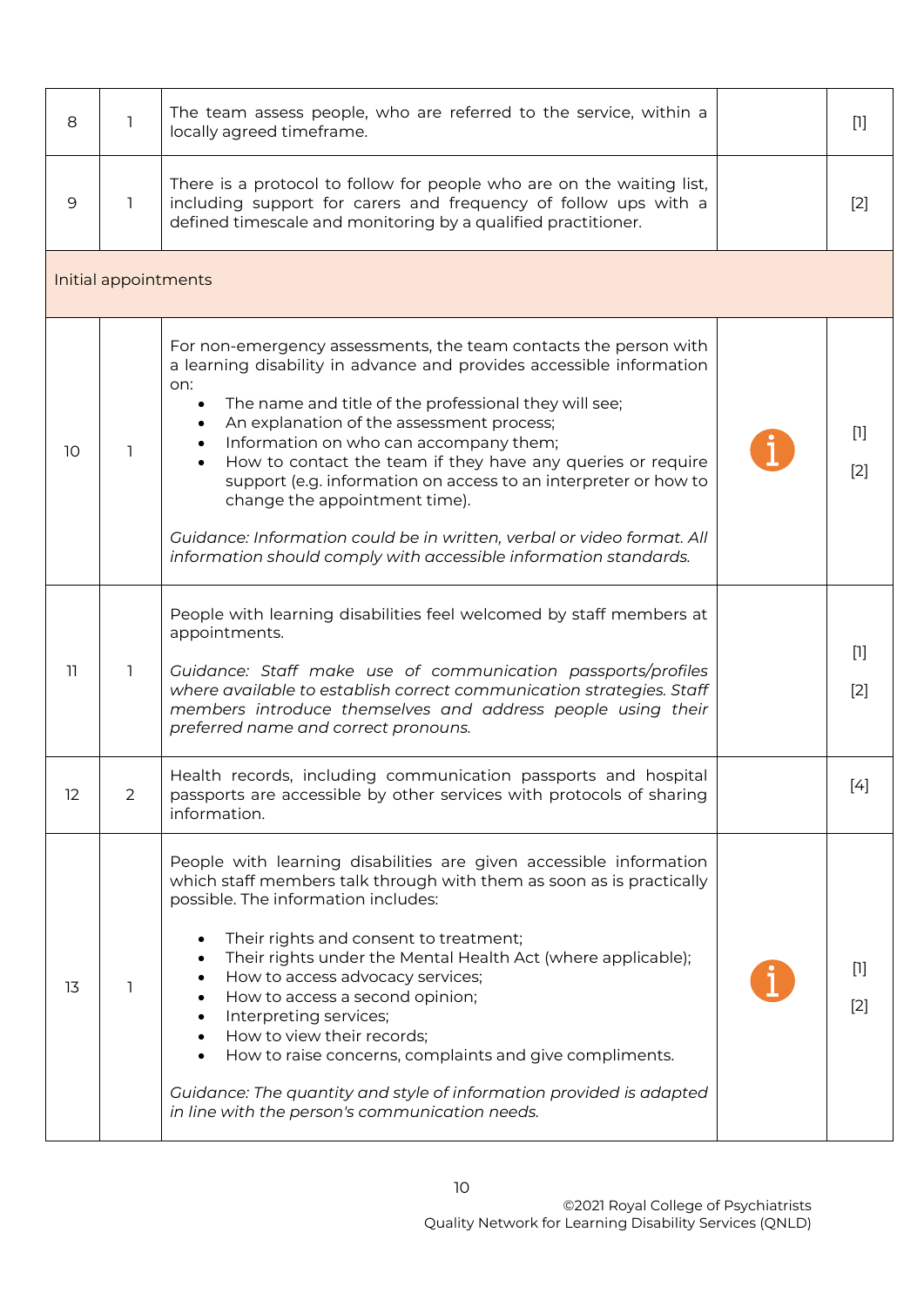| 14 | 1 | People with learning disabilities have a comprehensive evidence-<br>based holistic assessment which includes their:<br>Mental health;<br>$\bullet$<br>Medication;<br>Psychosocial and psychological needs;<br>Strengths and areas for development.<br>Guidance: Assessments are completed by the most appropriate<br>member of the multi-disciplinary team and in line with NICE<br>guidelines for mental health in learning disability. | $[1]$<br>$[2]$ |
|----|---|------------------------------------------------------------------------------------------------------------------------------------------------------------------------------------------------------------------------------------------------------------------------------------------------------------------------------------------------------------------------------------------------------------------------------------------|----------------|
| 15 | 1 | Where applicable, a physical health review takes place as part of the<br>initial assessment, or as soon as possible.                                                                                                                                                                                                                                                                                                                     | $[1]$          |
| 16 | 1 | People with learning disabilities have a risk assessment and<br>management plan which is co-produced, updated regularly and<br>shared where necessary with relevant agencies (with consideration of<br>confidentiality). The assessment considers risk to self, risk to others<br>and risk from others.                                                                                                                                  | $[1]$          |
| 17 | 1 | People with learning disabilities have a documented diagnosis and/or<br>clinical formulation. Where a complete assessment is not in place, an<br>interim plan is developed.                                                                                                                                                                                                                                                              | $[1]$<br>$[2]$ |
| 18 | 2 | The team sends correspondence detailing the outcomes of the<br>assessment to the referrer, the GP and other relevant services on<br>completion of the assessment. The person with a learning disability<br>receives a copy.                                                                                                                                                                                                              | $[1]$          |
| 19 | 1 | When behaviour that challenges is part of the presentation, a<br>functional behavioural assessment is undertaken. This should identify<br>possible triggers, emotional factors and functions of their behaviour<br>in order to develop a shared understanding of the function of<br>behaviour that challenges.                                                                                                                           | $[14]$         |
| 20 | 2 | For adults with Down's syndrome, the team can refer them to have a<br>baseline assessment of cognitive functioning and adaptive behaviour<br>at age 30.                                                                                                                                                                                                                                                                                  | $[13]$         |
|    |   | Following up people who do not attend appointments                                                                                                                                                                                                                                                                                                                                                                                       |                |
| 21 | 1 | If a person with a learning disability does not attend for an initial<br>appointment, the staff member contacts the referrer.<br>Guidance: If the person is likely to be considered a risk to themself or<br>others, the team contacts the referrer immediately to discuss a risk<br>action plan.                                                                                                                                        | $[1]$          |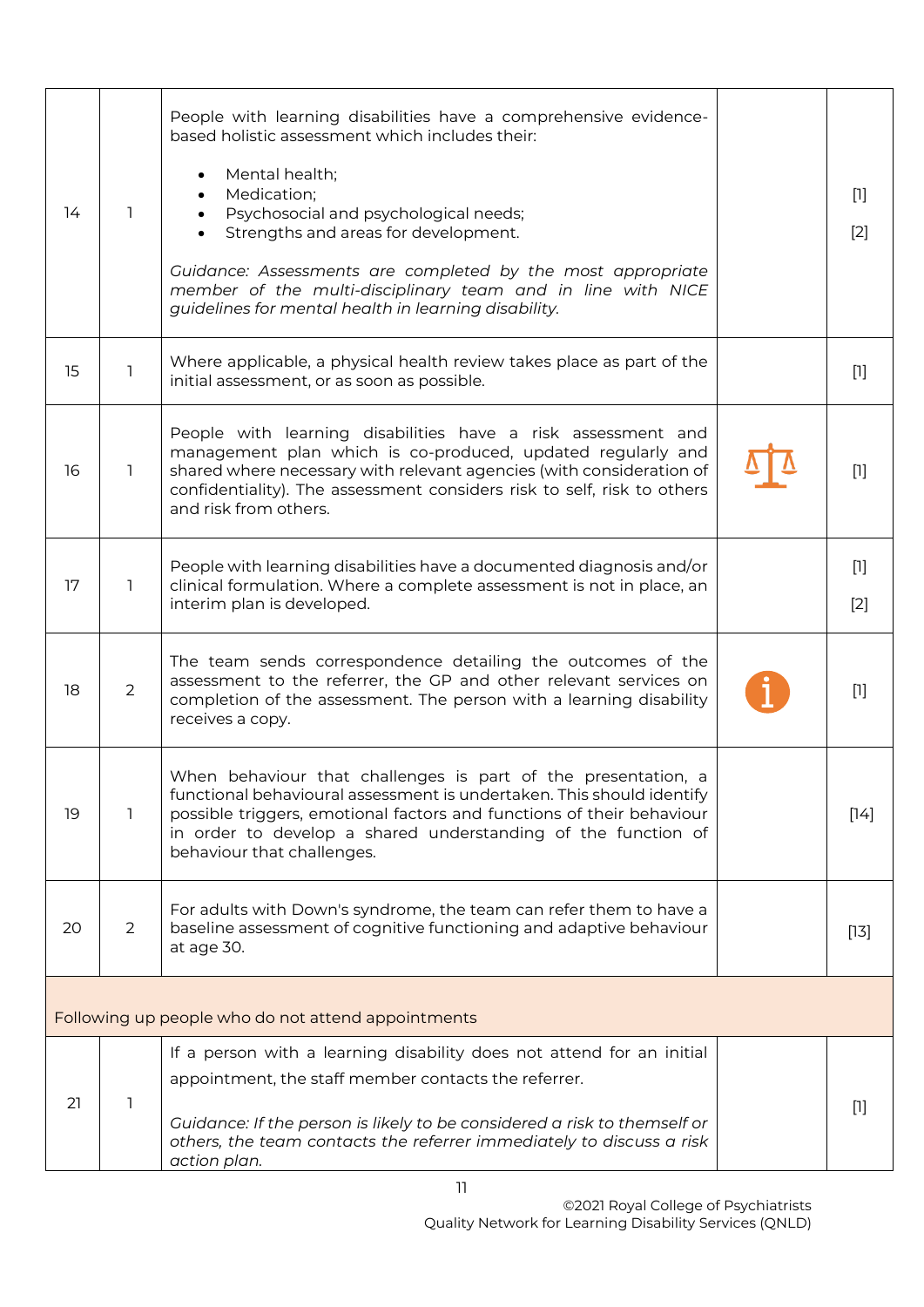| 22 | 1            | The team follows up people who have not attended an appointment.<br>If they are unable to be engaged a decision is made by the<br>assessor/team, based on need and risk, as to how long to continue to<br>follow up the person.<br>Guidance: Where a person consents, the carer is contacted.<br>Confidentiality, consent and capacity       | $[1]$        |
|----|--------------|----------------------------------------------------------------------------------------------------------------------------------------------------------------------------------------------------------------------------------------------------------------------------------------------------------------------------------------------|--------------|
|    |              |                                                                                                                                                                                                                                                                                                                                              |              |
| 23 | 1            | Confidentiality and its limits are explained to the person with a<br>learning disability and carer, both verbally and in writing. The person's<br>preferences for sharing information with third parties are respected<br>and reviewed regularly.                                                                                            | $[1]$        |
| 24 | 1            | The team knows how to respond to carers when the person with a<br>learning disability does not consent to their involvement.<br>Guidance: The team may receive information from the carer in<br>confidence.                                                                                                                                  | $[1]$        |
| 25 | $\mathbf{1}$ | Assessments of people with learning disabilities' capacity to make<br>decisions to specific care and treatment are performed in accordance<br>with current legislation.<br>Guidance: This is updated when a new intervention begins.                                                                                                         | $[1]$<br>[2] |
| 26 | 1            | The service takes account of any advance decisions or statements that<br>the person with a learning disability has made.<br>Guidance: These are recorded and accessible to staff members.                                                                                                                                                    | $[1]$        |
| 27 | 1            | All information is kept in accordance with current legislation.<br>Guidance: This includes transfer of identifiable information by<br>electronic means. Staff members ensure that no confidential data is<br>visible beyond the team by locking cabinets and offices and using<br>swipe cards and having password protected computer access. | $[1]$        |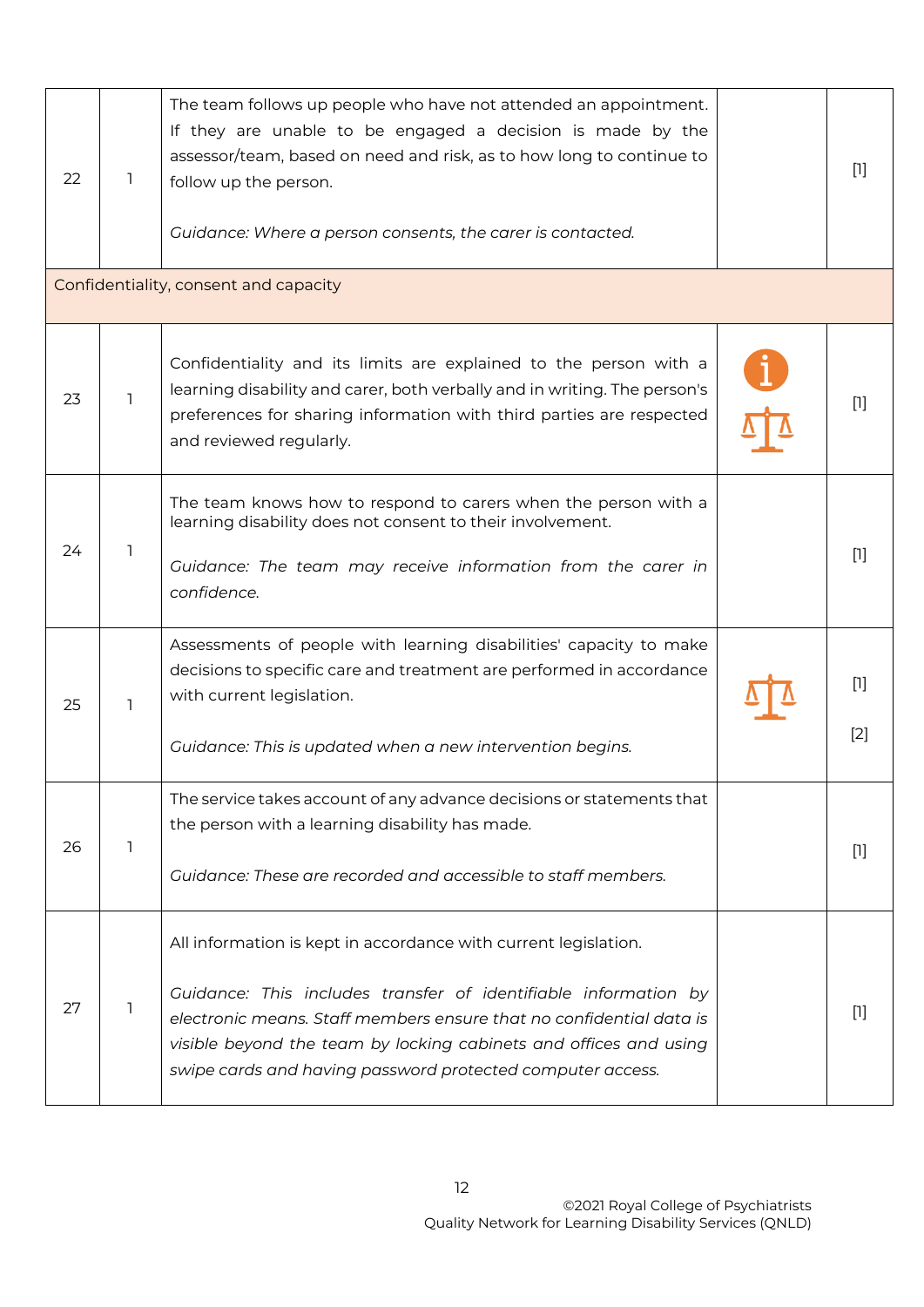## **Section 2. Care planning and treatment**

| No. | <b>Type</b>               | <b>Standard</b>                                                                                                                                                                                                                                                                                                           |  | Ref.           |  |  |
|-----|---------------------------|---------------------------------------------------------------------------------------------------------------------------------------------------------------------------------------------------------------------------------------------------------------------------------------------------------------------------|--|----------------|--|--|
|     | Reviews and care planning |                                                                                                                                                                                                                                                                                                                           |  |                |  |  |
| 28  | 1                         | People with learning disabilities know who is co-ordinating their care<br>and how to contact them if they have any questions.                                                                                                                                                                                             |  | $[1]$          |  |  |
| 29  | 1                         | The team has a timetabled meeting at least once a week to discuss<br>allocation of referrals, current assessments and reviews.<br>Guidance: Referrals that are high priority or that the team feel do not<br>require discussion can be allocated before the meeting.                                                      |  | $[1]$          |  |  |
| 30  | 1                         | The team have developed mental health and physical health<br>pathways that are appropriate to the needs of the population they<br>cover.                                                                                                                                                                                  |  | $[2]$          |  |  |
| 31  | 1                         | People with learning disabilities have accessible care plans, reflecting<br>their individual needs. Staff members collaborate with them and their<br>carers (with consent) when developing the care plan, and they are<br>offered a copy.<br>Guidance: All care plans are adapted to the persons' communication<br>needs. |  | $[1]$<br>$[2]$ |  |  |
| 32  | 1                         | People with learning disabilities (and carers, with consent) are offered<br>accessible information about their mental health, physical health and<br>intervention.                                                                                                                                                        |  | $[1]$<br>$[2]$ |  |  |
| 33  | $\mathbf{Z}$              | Staff members review progress against user-defined goals in<br>collaboration with the person with a learning disability at the start of<br>an intervention, during an intervention and when it is complete.                                                                                                               |  | $[1]$<br>$[2]$ |  |  |
| 34  | 1                         | Following assessment, people with learning disabilities promptly<br>begin evidence-based interventions, which are appropriate for their<br>identified needs.                                                                                                                                                              |  | $[1]$<br>$[2]$ |  |  |
| 35  | 1                         | Support and interventions are person-centred, outcome focussed<br>and considers all aspects of the person's presentation.                                                                                                                                                                                                 |  | $[3]$          |  |  |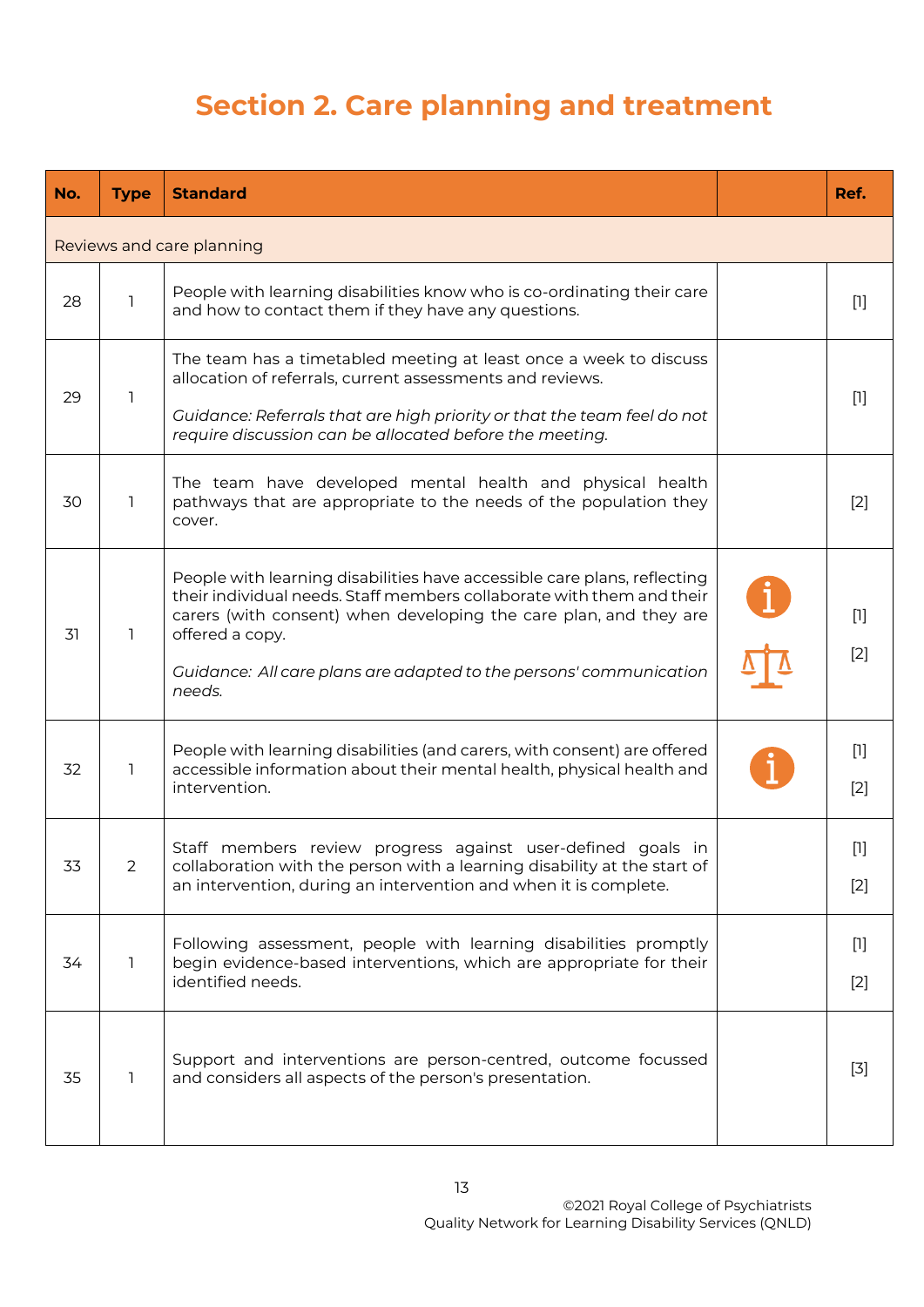|            | Linking in with community services |                                                                                                                                                                                                                                                                                                                                                                                                                                                                                                                        |  |                |  |
|------------|------------------------------------|------------------------------------------------------------------------------------------------------------------------------------------------------------------------------------------------------------------------------------------------------------------------------------------------------------------------------------------------------------------------------------------------------------------------------------------------------------------------------------------------------------------------|--|----------------|--|
| 36         | $\overline{2}$                     | The team supports people with learning disabilities to access<br>meaningful activities such as work and education through<br>signposting and other means.                                                                                                                                                                                                                                                                                                                                                              |  | $[1]$<br>$[2]$ |  |
| 37         | $\overline{2}$                     | The team supports people with learning disabilities to access<br>meaningful activities to support them to build their social and<br>community networks through signposting and other means.                                                                                                                                                                                                                                                                                                                            |  | $[1]$<br>$[2]$ |  |
| Medication |                                    |                                                                                                                                                                                                                                                                                                                                                                                                                                                                                                                        |  |                |  |
| 38         | 1                                  | When medication is prescribed, specific treatment goals are set with<br>the person with a learning disability, the risks (including interactions)<br>and benefits are discussed, a timescale for response is set and<br>consent is recorded.                                                                                                                                                                                                                                                                           |  | $[1]$          |  |
| 39         | 1                                  | People with learning disabilities have their medications reviewed<br>regularly. Medication reviews include an assessment of therapeutic<br>response, safety, management of side effects and adherence to<br>medication regime.<br>Guidance: Side effect monitoring tools can be used to support<br>reviews.                                                                                                                                                                                                            |  | $[1]$          |  |
| 40         |                                    | When psychotropic medication is prescribed, consent from the<br>person with a learning disability is recorded. They are supported to<br>understand:<br>What medication they are taking;<br>What the benefits are:<br>What the common side effects are;<br>Whether the medication is being prescribed off label or in high<br>dose;<br>How it will work with other medicines;<br>A timescale for medicine to be stepped down or stopped.<br>Guidance: Medication is prescribed in line with the principles of<br>STOMP. |  | ווח            |  |
| 41         | 1                                  | When psychotropic medication for behaviour that challenges is<br>prescribed, a specific rationale should be recorded, and reviews<br>planned as per national guidance. Evidence for the use of alternatives<br>prior to initiation and ongoing behavioural support plans are in place.                                                                                                                                                                                                                                 |  | $[11]$         |  |
| 42         | 1                                  | The safe use of high-risk psychotropic medication is audited at a<br>service level, at least annually.                                                                                                                                                                                                                                                                                                                                                                                                                 |  | $[11]$         |  |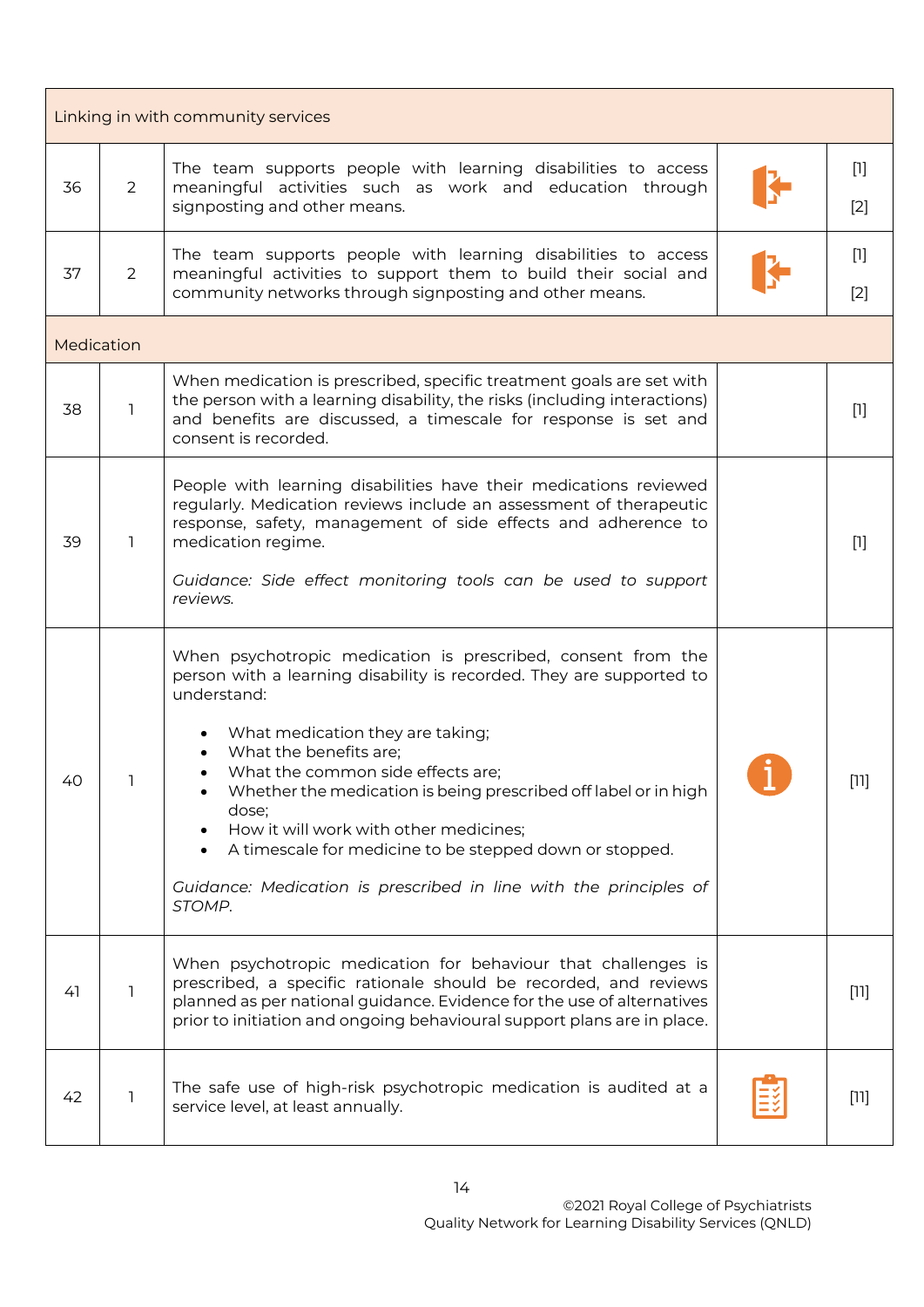|    |          | Guidance: This includes medications such as Lithium, Clozapine, high<br>dose antipsychotic drugs, antipsychotics in combination and<br>benzodiazepines.                                                                                                                                                                                                                                                                |                |
|----|----------|------------------------------------------------------------------------------------------------------------------------------------------------------------------------------------------------------------------------------------------------------------------------------------------------------------------------------------------------------------------------------------------------------------------------|----------------|
| 43 | 2        | People with learning disabilities, carers and prescribers are able to<br>contact a specialist pharmacist and/or pharmacy technician to<br>discuss medications.                                                                                                                                                                                                                                                         | $[1]$          |
| 44 | <b>T</b> | When antipsychotic medication is prescribed by the team, they<br>maintain the responsibility for the monitoring of physical health and<br>the effects of antipsychotic medication for at least the first 12 months<br>or until the person's condition has stabilised, whichever is longer.<br>Thereafter, the responsibility for this monitoring may be transferred<br>to primary care under shared care arrangements. | $[1]$          |
|    |          | Physical health and health promotion                                                                                                                                                                                                                                                                                                                                                                                   |                |
| 45 | L.       | Staff members support people with a learning disability to access<br>screening, monitoring and treatment for physical health problems<br>through primary and secondary care services. This is documented in<br>the person's care plan.<br>Guidance: Staff support primary and secondary care services with<br>any reasonable adjustments that may need to be made.                                                     | $[1]$<br>$[2]$ |
| 46 | 1        | The team supports people with learning disabilities to access an<br>annual health check by signposting them to their GP and informing<br>the GP that they are accessing the community learning disability<br>service.<br>Guidance: The team informs the GP that they need to be placed on<br>an annual health check register and be invited for one.                                                                   | $[2]$          |
| 47 | 2        | The team provide support to primary and secondary care teams in<br>capacity and best interest decisions for physical health interventions,<br>where required.                                                                                                                                                                                                                                                          | $[10]$         |
| 48 | <b>T</b> | People with learning disabilities are offered personalised healthy<br>lifestyle interventions, such as advice on healthy eating, physical<br>activity and access to smoking cessation services. This is documented<br>in their care plan.                                                                                                                                                                              | $[1]$          |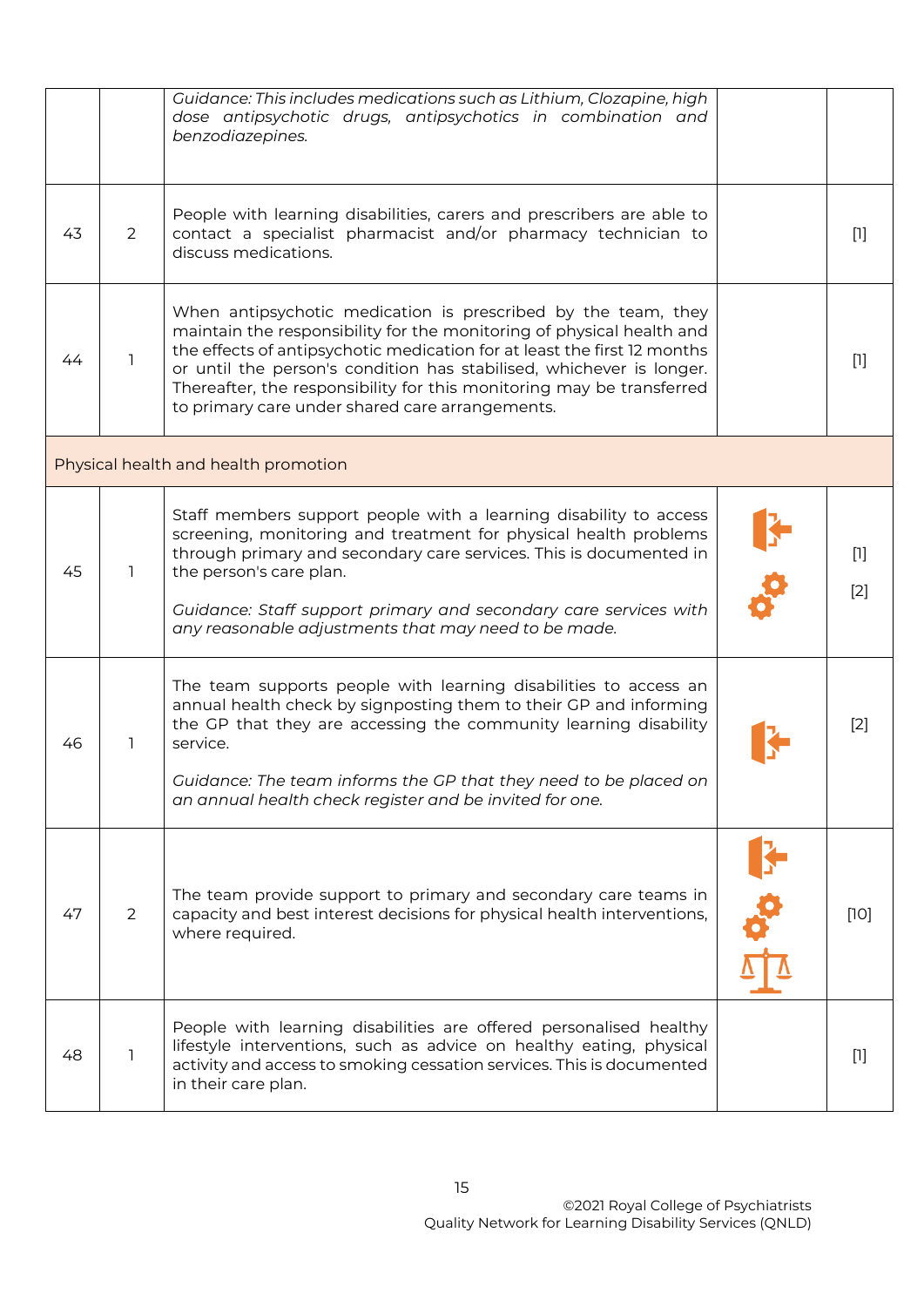| 49 | 1            | People with learning disabilities have access to all prevention services<br>and public health initiatives, supported by the community team to<br>make reasonable adjustments, where appropriate.                                                                                                                                                                  |  | $[2]$             |
|----|--------------|-------------------------------------------------------------------------------------------------------------------------------------------------------------------------------------------------------------------------------------------------------------------------------------------------------------------------------------------------------------------|--|-------------------|
| 50 | 2            | The service has a pathway for comorbid epilepsy.<br>Guidance: Clinicians should be able to demonstrate that they have<br>this expertise or are able to access the expertise required.                                                                                                                                                                             |  | [16]              |
| 51 | 1            | People with a learning disability who are prescribed mood stabilisers<br>or antipsychotics have the appropriate physical health assessments<br>at the start of treatment (baseline), at 6 weeks, at 3 months and then<br>annually unless a physical health abnormality arises.                                                                                    |  | $[1]$             |
|    | Safeguarding |                                                                                                                                                                                                                                                                                                                                                                   |  |                   |
| 52 | 1            | The team records which people with learning disabilities are<br>responsible for the care of children and vulnerable adults and takes<br>appropriate safeguarding action when necessary.                                                                                                                                                                           |  | $[1]$             |
| 53 | 1.           | Staff members follow inter-agency protocols for the safeguarding of<br>vulnerable adults and children. This includes escalating concerns if an<br>inadequate response is received to a safeguarding referral.                                                                                                                                                     |  | $\lceil 2 \rceil$ |
| 54 | 1            | Staff members feel able to challenge decisions and to raise any<br>concerns they may have about standards of care. They are aware of<br>the processes to follow when raising concerns or whistleblowing.<br>Guidance: Staff members are able to raise concerns about standards<br>of care both within the community team and in other services they<br>work with. |  | $[1]$             |

# **Section 3. Working with other services**

| No. | <b>Type</b> | <b>Standard</b>                                                                                                                                                                                                                                                                                                | Ref.  |
|-----|-------------|----------------------------------------------------------------------------------------------------------------------------------------------------------------------------------------------------------------------------------------------------------------------------------------------------------------|-------|
|     |             | Joint working with inpatient services                                                                                                                                                                                                                                                                          |       |
| 55  |             | When a person with a learning disability is admitted to a specialist<br>mental health or learning disability inpatient unit, a community team<br>representative is actively involved to support the inpatient team to<br>make reasonable adjustments for the person and participates in<br>discharge planning. | $[3]$ |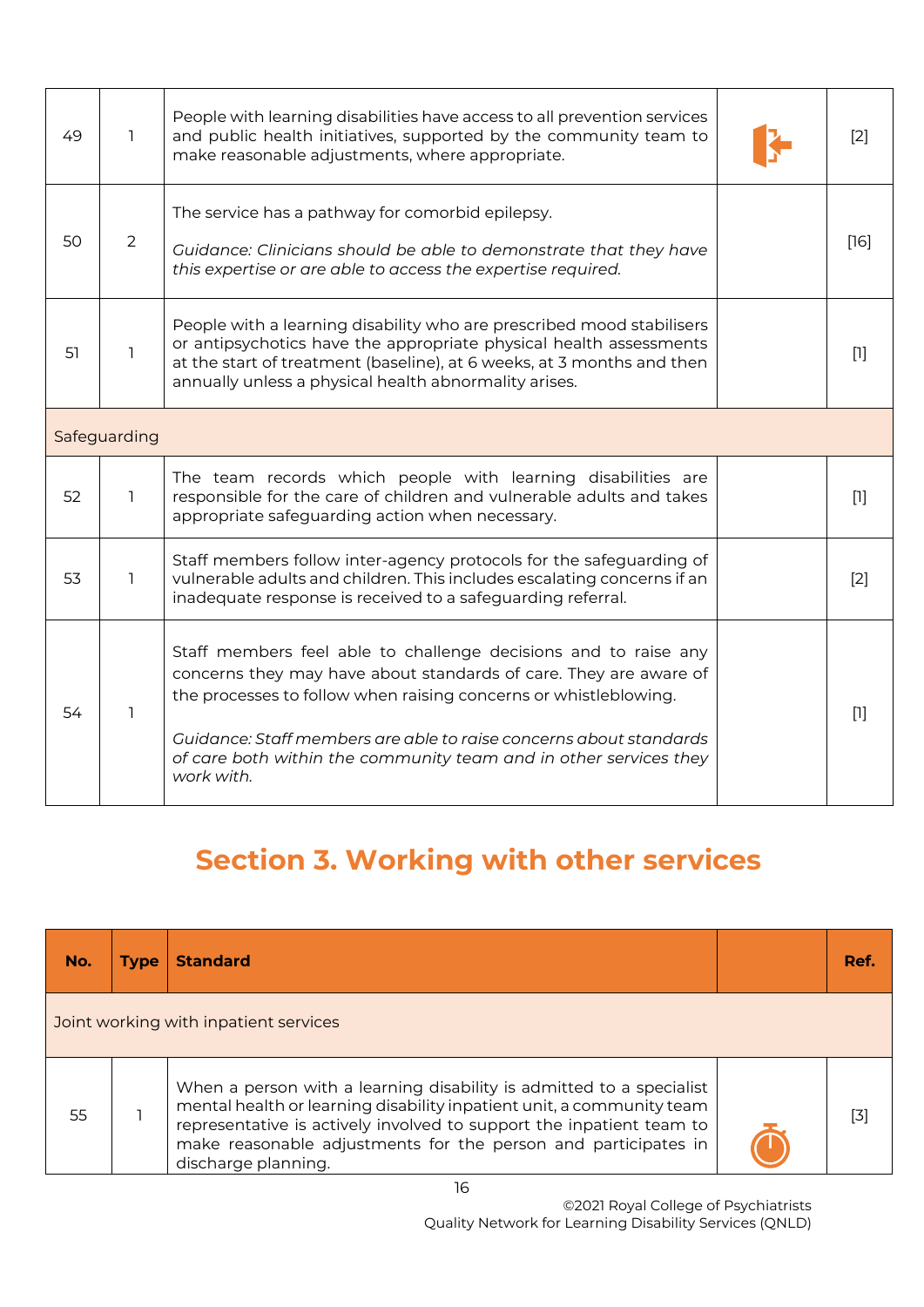|    |         | Guidance: This occurs when the person is known to the community<br>learning disability team.                                                                                                                                                                                                                                                                                                                                                                                           |                |
|----|---------|----------------------------------------------------------------------------------------------------------------------------------------------------------------------------------------------------------------------------------------------------------------------------------------------------------------------------------------------------------------------------------------------------------------------------------------------------------------------------------------|----------------|
| 56 | 1.      | The service support commissioners in any check of the quality of<br>service provision to ensure people in inpatient settings are safe and<br>well and in receipt of good quality assessment, treatment and<br>discharge planning.<br>Guidance: For example, during community and treatment reviews<br>(CTR) for services in England.                                                                                                                                                   | [8]            |
| 57 | L       | The community team makes sure that people who are discharged<br>from a specialist mental health or learning disability inpatient unit are<br>followed up within 3 days.                                                                                                                                                                                                                                                                                                                | $[1]$          |
|    |         | Transfer to other community teams                                                                                                                                                                                                                                                                                                                                                                                                                                                      |                |
| 58 | 1       | When people with learning disabilities are transferred between<br>community services there is a handover which ensures that the new<br>team has the required information.<br>Guidance: This information may include assessments, care plans,<br>communication passports, hospital passports, health action plans,<br>care plans, PBS plans, risk mitigation plans, relapse prevention and<br>contingency plans where appropriate.                                                      | $[1]$<br>$[2]$ |
| 59 | 2       | Teams provide specific transition support to people with learning<br>disabilities when their care is being transferred to another<br>community team, or back to the care of their GP.                                                                                                                                                                                                                                                                                                  |                |
| 60 | $\perp$ | There is active collaboration between Children and Young People's<br>Services and Adult Services for people who are approaching the age<br>for transfer between services. This starts at least 6 months before the<br>date of transfer.                                                                                                                                                                                                                                                | $[1]$          |
|    |         | Discharge from the community team                                                                                                                                                                                                                                                                                                                                                                                                                                                      |                |
| 61 | 2       | A discharge letter is sent to the person with a learning disability and<br>all relevant parties within 10 days of discharge from the community<br>team or from a professional within the community team. The letter<br>includes:<br>Why the person was referred;<br>$\bullet$<br>Details of interventions completed;<br>Recommendations for follow up;<br>$\bullet$<br>Reminder that the GP should invite the person with a learning<br>disability for their next annual health check. | $[1]$<br>$[2]$ |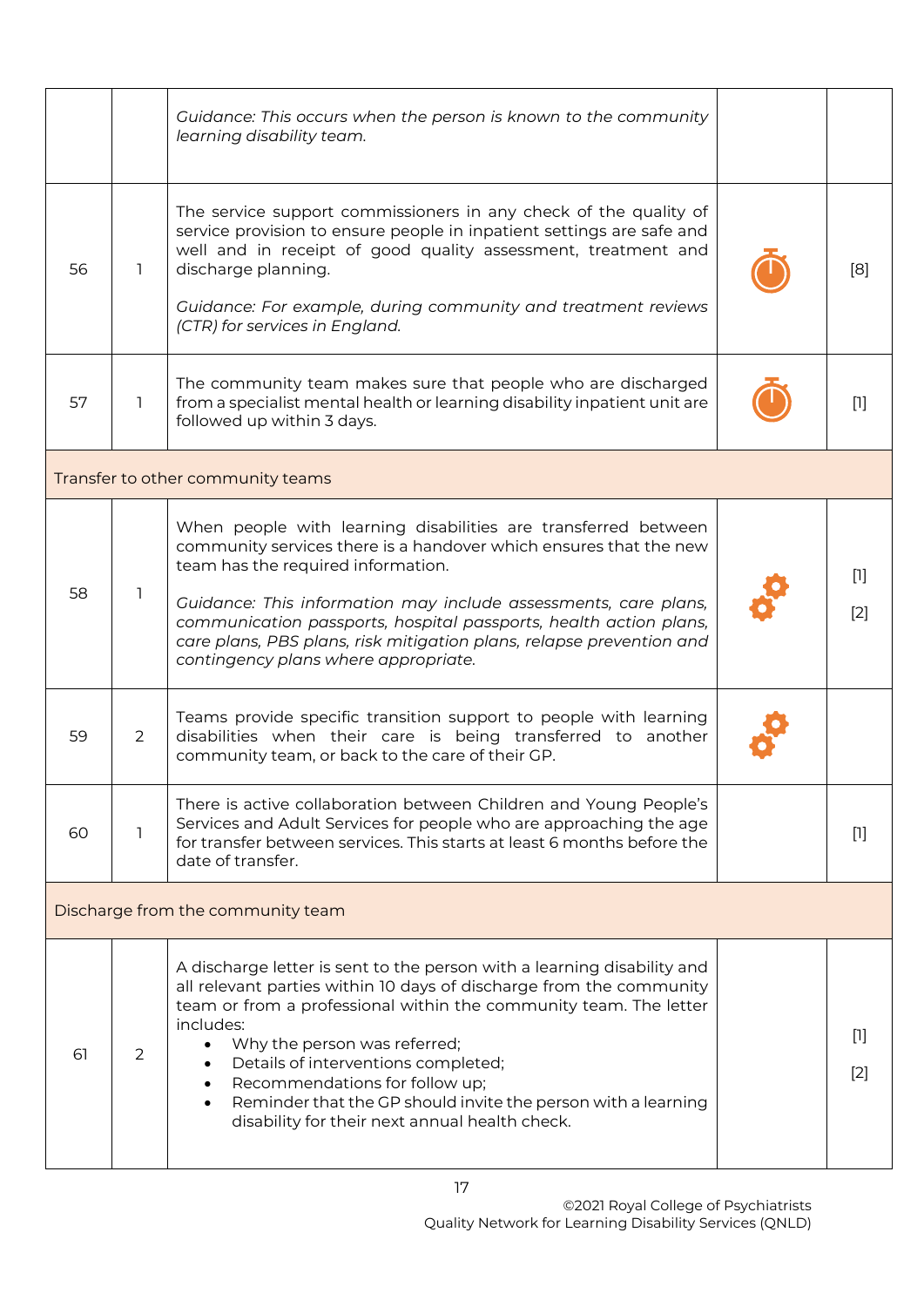| Interface with other services |    |                                                                                                                                                                                                                                                                                                                                                                              |  |       |
|-------------------------------|----|------------------------------------------------------------------------------------------------------------------------------------------------------------------------------------------------------------------------------------------------------------------------------------------------------------------------------------------------------------------------------|--|-------|
| 62                            | L. | People with learning disabilities are given information about how to<br>access help from mental health services, 24 hours a day, 7 days a<br>week.<br>Guidance: Out of hours, this may involve crisis/home treatment<br>teams, psychiatric liaison teams.                                                                                                                    |  | $[1]$ |
| 63                            | ı  | The team signposts people with learning disabilities to access:<br>Housing support;<br>Support with finances, benefits and debt management;<br>Social services.                                                                                                                                                                                                              |  | $[1]$ |
| 64                            | 2  | The service/organisation has a care pathway for the care of women in<br>the perinatal period (pregnancy and 12 months post-partum) that<br>includes:<br>Assessment;<br>Care and treatment (particularly relating to prescribing<br>psychotropic medication);<br>Referral to a specialist perinatal team/unit unless there is a<br>$\bullet$<br>specific reason not to do so. |  | $[1]$ |
| 65                            | ı  | The team follows a joint working protocol or care pathway with the<br>Home Treatment/Crisis Resolution Team, in services that have access<br>to one.<br>Guidance: This includes joint care reviews and jointly organising<br>admissions to hospital for people in crisis.                                                                                                    |  | [2]   |

## <span id="page-17-0"></span>**Section 4. Experience of people accessing the service**

| No. | <b>Type</b>                     | <b>Standard</b>                                                                                           |  | Ref.            |  |  |
|-----|---------------------------------|-----------------------------------------------------------------------------------------------------------|--|-----------------|--|--|
|     | Compassion, dignity and respect |                                                                                                           |  |                 |  |  |
| 66  |                                 | Staff members treat people with learning disabilities and carers with<br>compassion, dignity and respect. |  | Ш               |  |  |
| 67  |                                 | People with learning disabilities and carers feel listened to and<br>understood by staff members.         |  | $\lceil \rceil$ |  |  |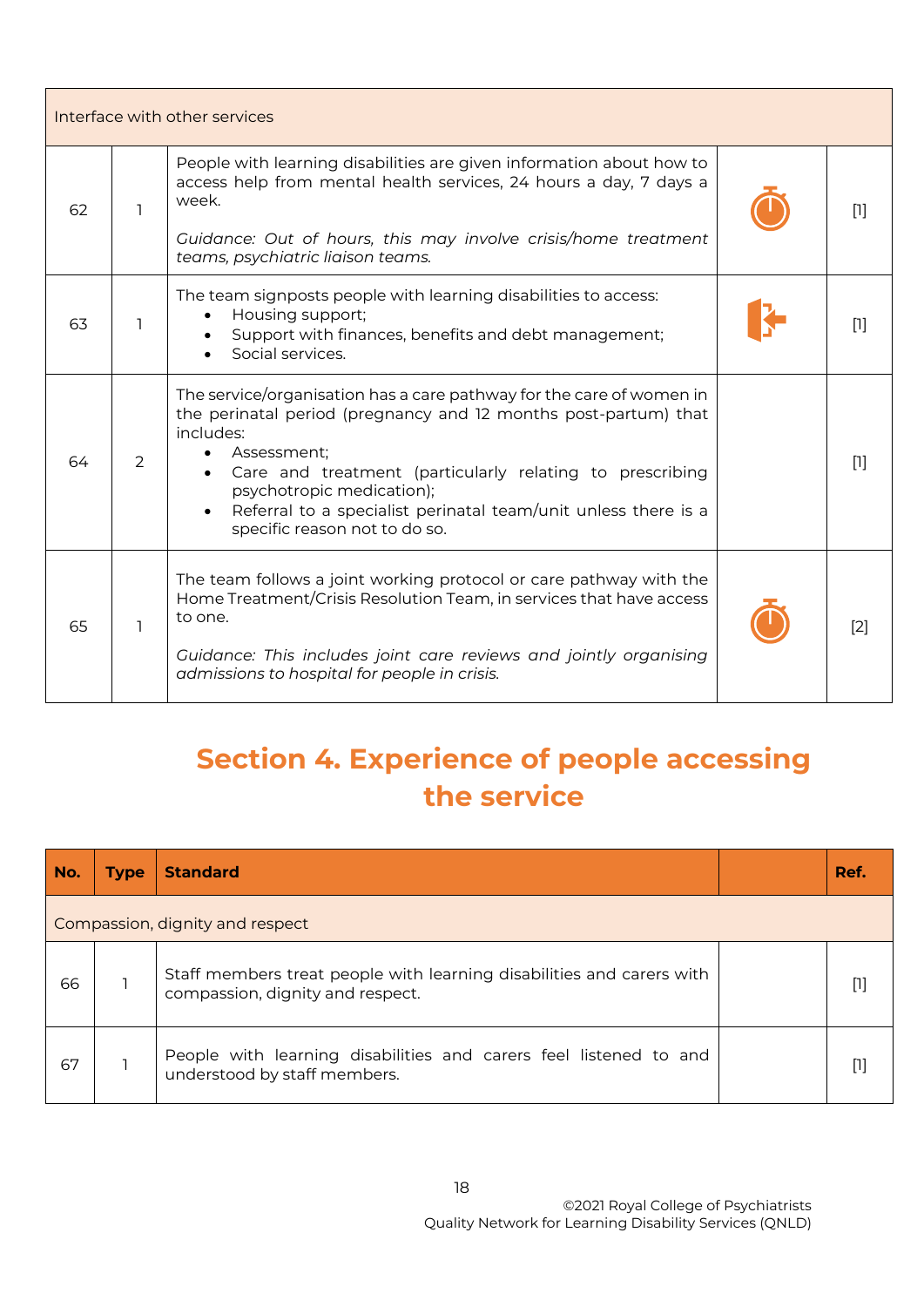| 68 | ı                                   | When talking to people with learning disabilities and carers, health<br>professionals communicate clearly, avoiding the use of jargon and<br>acronyms.<br>Guidance: Teams give consideration to the Royal College of Speech<br>and Language Therapists 'Five Good Communication Standards'.                                                  |  | $[5]$           |  |  |  |
|----|-------------------------------------|----------------------------------------------------------------------------------------------------------------------------------------------------------------------------------------------------------------------------------------------------------------------------------------------------------------------------------------------|--|-----------------|--|--|--|
| 69 | L.                                  | The service can demonstrate that it promotes culturally and spiritually<br>sensitive practice.                                                                                                                                                                                                                                               |  | $[12]$          |  |  |  |
| 70 | 1                                   | The team are knowledgeable about, and sensitive to, the needs of<br>people with learning disabilities from minority groups. This may<br>include:<br>Black, Asian and minority ethnic groups;<br>$\bullet$<br>Asylum seekers or refugees;<br>LGBTQ+ community;<br>$\bullet$<br>People with physical disabilities;<br>$\bullet$<br>Travellers. |  | $[2]$<br>$[12]$ |  |  |  |
|    | Provision of accessible information |                                                                                                                                                                                                                                                                                                                                              |  |                 |  |  |  |
| 71 |                                     | The service can provide information in a range of formats to suit<br>individual needs.<br>Guidance: The service should be able to provide key information in<br>languages other than English and in an accessible format for people<br>with sight, hearing, cognitive or learning disabilities.                                              |  | $[5]$           |  |  |  |
| 72 |                                     | People with learning disabilities are asked if they and their carers wish<br>to have copies of correspondence about their health and treatment.                                                                                                                                                                                              |  | Ш               |  |  |  |
| 73 | $\overline{2}$                      | The service uses interpreters who are sufficiently knowledgeable and<br>skilled to provide a full and accurate translation. Relatives are not used<br>in this role unless there are exceptional circumstances.                                                                                                                               |  | $[1]$           |  |  |  |
|    | Involvement and coproduction        |                                                                                                                                                                                                                                                                                                                                              |  |                 |  |  |  |
| 74 | $\overline{2}$                      | pathways<br>coproduced with<br>Services<br>are<br>appropriately<br>and<br>experienced people with learning disabilities and carers who have an<br>active role in decision making.                                                                                                                                                            |  | $[1]$<br>$[2]$  |  |  |  |
| 75 | L.                                  | People with learning disabilities are actively involved in shared<br>decision-making about their mental and physical health care and<br>treatment.                                                                                                                                                                                           |  | $[1]$<br>$[2]$  |  |  |  |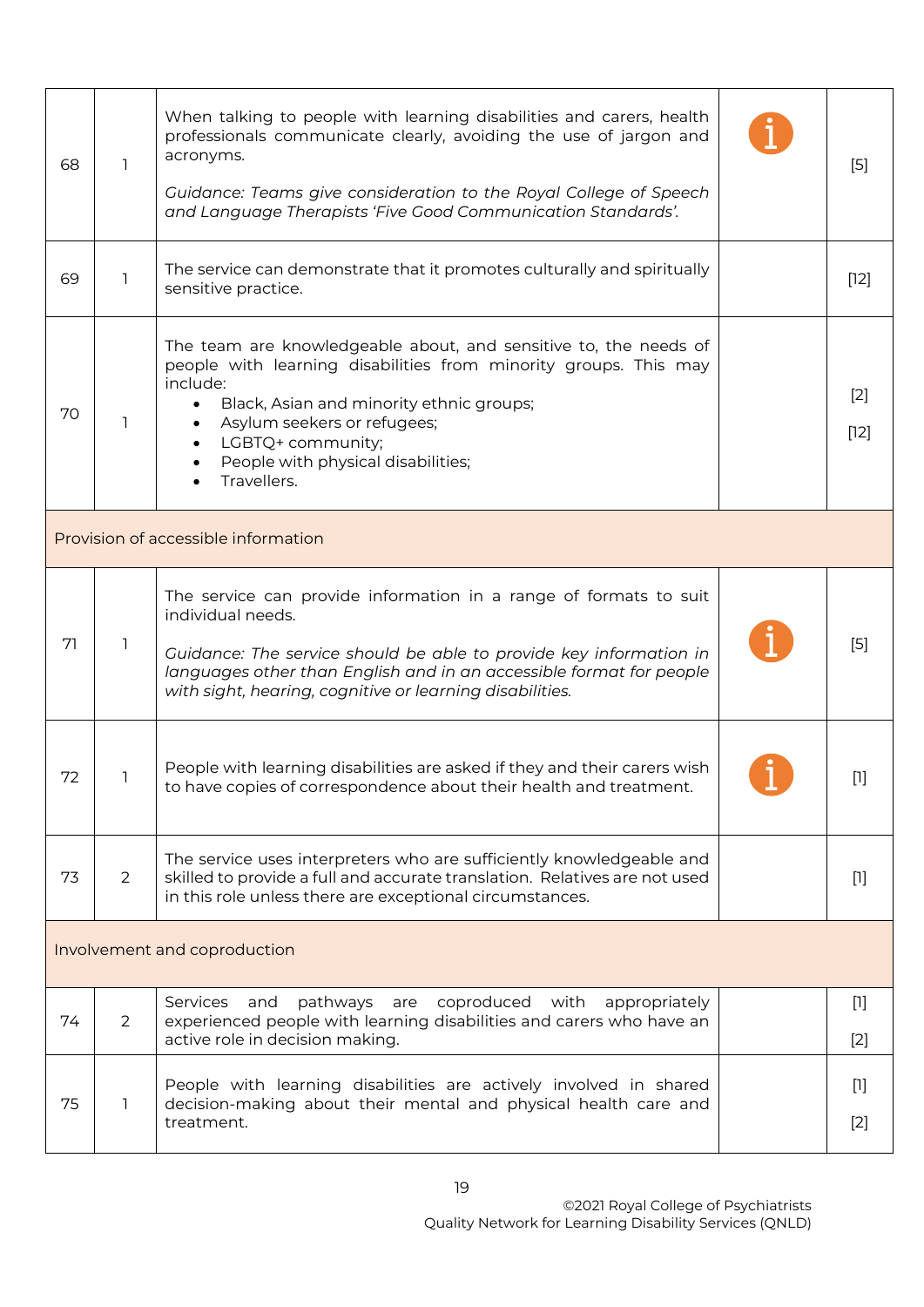| 76 | 1.                           | The service asks people with learning disabilities and carers for their<br>feedback about their experiences of using the service and this is used<br>to improve the service.<br>Guidance: The service uses a range of accessible mechanisms to<br>obtain feedback.                                                                                                                                                        |  | $[1]$<br>$[2]$ |  |  |
|----|------------------------------|---------------------------------------------------------------------------------------------------------------------------------------------------------------------------------------------------------------------------------------------------------------------------------------------------------------------------------------------------------------------------------------------------------------------------|--|----------------|--|--|
| 77 | 2                            | Feedback received from people with learning disabilities and carers is<br>analysed and explored to identify any differences of experiences<br>according to protected characteristics.                                                                                                                                                                                                                                     |  | $[1]$          |  |  |
|    | Carer experience and support |                                                                                                                                                                                                                                                                                                                                                                                                                           |  |                |  |  |
| 78 | 1                            | Carers (with consent) are involved in discussions and decisions about<br>the person's care and treatment. This includes attendance at review<br>meetings where the person consents.<br>Guidance: If the person lacks capacity, decisions are made in their best<br>interests as per the Mental Capacity Act 2005.                                                                                                         |  | $[1]$<br>$[2]$ |  |  |
| 79 | L.                           | Carers are signposted to access a statutory carers' assessment,<br>provided by an appropriate agency.<br>Guidance: This advice is offered at the time of the initial appointment,<br>or at the first opportunity and includes information on what a carers<br>assessment is and how to access one.                                                                                                                        |  | $[1]$          |  |  |
| 80 | 1                            | Carers are offered individual time with staff members to discuss<br>concerns, family history and their own needs.                                                                                                                                                                                                                                                                                                         |  | $[1]$          |  |  |
| 81 | 2                            | The team provides each carer with carer's information.<br>Guidance: This may be in the form of a carers pack and includes:<br>Names of key staff members and who to contact for questions,<br>$\bullet$<br>concerns or in an emergency;<br>Information on sharing information with carers;<br>Local sources of advice and support such as local carers'<br>$\bullet$<br>groups, carers' workshops and relevant charities. |  | $[1]$          |  |  |
| 82 | $\overline{2}$               | The team actively encourages carers to attend carer support networks<br>or groups. There is a designated staff member to promote carer<br>involvement.                                                                                                                                                                                                                                                                    |  | $[1]$          |  |  |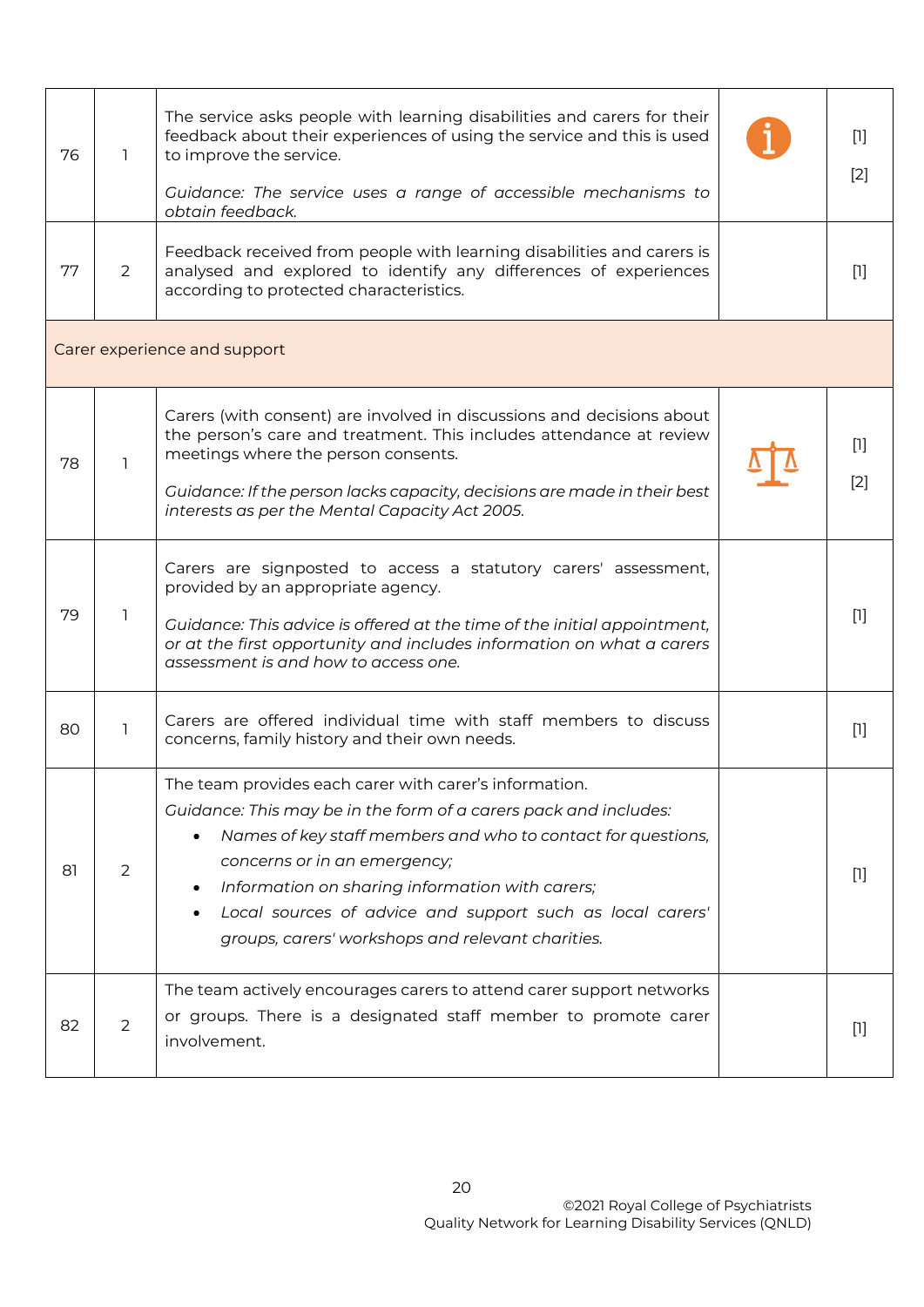| 83 |  | The service has a strategy for carer engagement. The strategy<br>describes measures taken to proactively support:<br>A carer's own needs around information and support;<br>$\bullet$<br>How they can be involved in the care of their loved one;<br>Opportunities to be involved in service developments, training<br>$\bullet$<br>and improvements. | E | [9] |
|----|--|-------------------------------------------------------------------------------------------------------------------------------------------------------------------------------------------------------------------------------------------------------------------------------------------------------------------------------------------------------|---|-----|
|----|--|-------------------------------------------------------------------------------------------------------------------------------------------------------------------------------------------------------------------------------------------------------------------------------------------------------------------------------------------------------|---|-----|

## <span id="page-20-0"></span>**Section 5. Environment and facilities**

| No. | <b>Type</b>         | <b>Standard</b>                                                                                                                                                                                                                                                                            |  | Ref.   |  |  |  |
|-----|---------------------|--------------------------------------------------------------------------------------------------------------------------------------------------------------------------------------------------------------------------------------------------------------------------------------------|--|--------|--|--|--|
|     | Service environment |                                                                                                                                                                                                                                                                                            |  |        |  |  |  |
| 84  | $\overline{2}$      | The environment is clean, comfortable and welcoming.                                                                                                                                                                                                                                       |  | $[1]$  |  |  |  |
| 85  | 1.                  | Clinical rooms are private, and conversations cannot be overheard.                                                                                                                                                                                                                         |  | $[1]$  |  |  |  |
| 86  | $\overline{2}$      | Clinical rooms are set up to be communication sensitive environments<br>and adjusted to people's individual needs.<br>Guidance: Teams give consideration to the Royal College of Speech<br>and Language Therapists 'Five Good Communication Standards'.                                    |  | $[5]$  |  |  |  |
| 87  | 1                   | The environment complies with current legislation on disabled access.<br>Guidance: Relevant assistive technology equipment, such as<br>handrails, are provided to meet individual needs and to maximise<br>independence.                                                                   |  | $[1]$  |  |  |  |
| 88  | 1.                  | There is a system by which staff are able to raise an alarm if needed.                                                                                                                                                                                                                     |  | $[1]$  |  |  |  |
| 89  | $\overline{2}$      | There are sufficient IT resources (e.g. computer terminals) to provide<br>all staff with easy access to key information, such as electronic records.                                                                                                                                       |  | $[15]$ |  |  |  |
| 90  | 1                   | There are measures in place to ensure staff are as safe as possible<br>when conducting home visits. These include:<br>Having a lone working policy in place;<br>$\bullet$<br>Conducting a risk assessment;<br>Identifying control measures that prevent or reduce any risks<br>identified. |  | $[1]$  |  |  |  |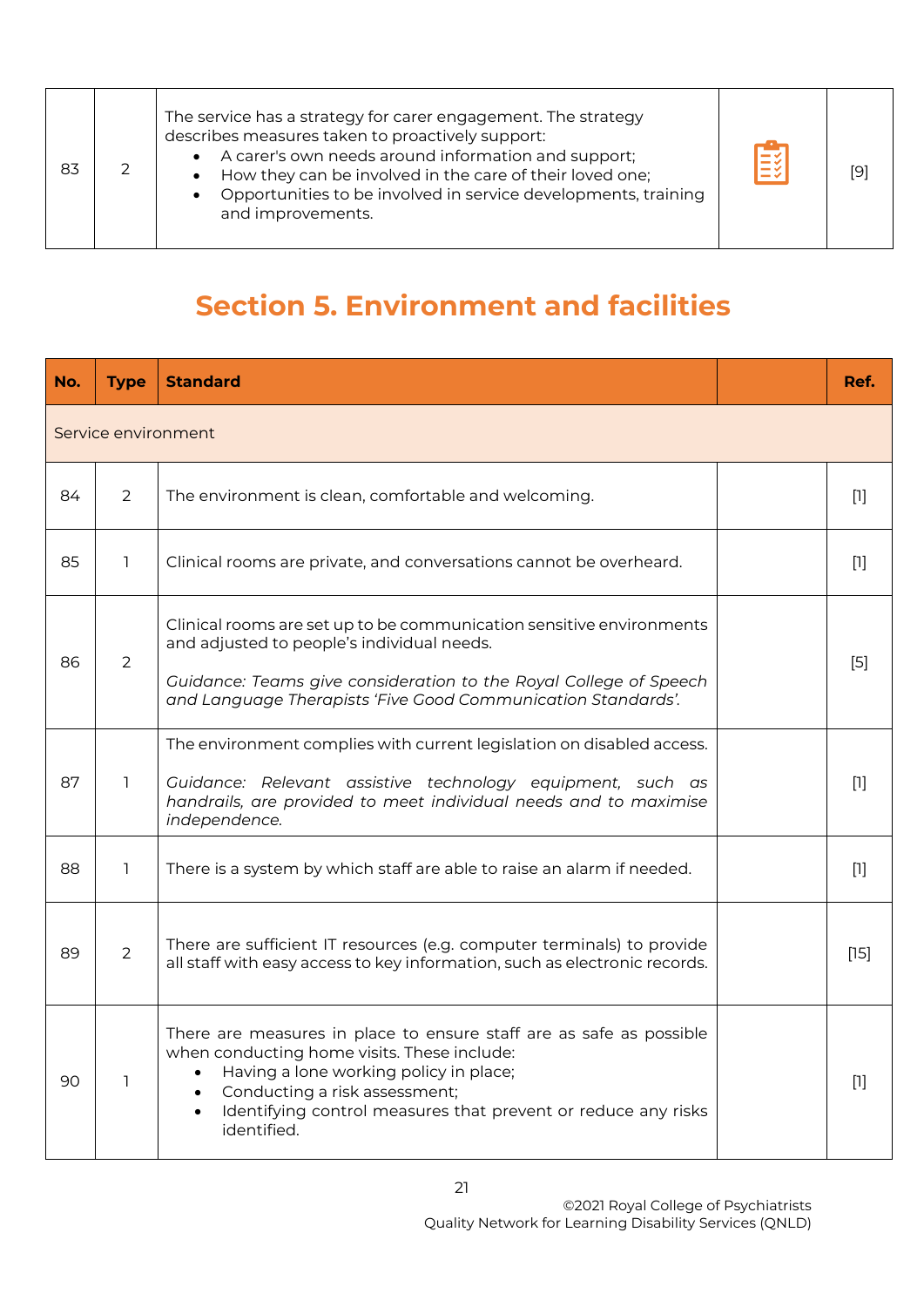## **Section 6. Staffing and training**

<span id="page-21-0"></span>

| No. | <b>Type</b>    | <b>Standard</b>                                                                                                                                                                                                                                                                                                                                              | Ref.           |
|-----|----------------|--------------------------------------------------------------------------------------------------------------------------------------------------------------------------------------------------------------------------------------------------------------------------------------------------------------------------------------------------------------|----------------|
|     | Staffing mix   |                                                                                                                                                                                                                                                                                                                                                              |                |
|     |                | The service has dedicated sessional input from or can evidence timely access to the<br>following professionals:<br>Guidance: This staff mix ensures that the team can provide direct delivery of<br>specialist assessment and intervention, as well as a facilitation role and ensures<br>that the needs of the people who access the service are met.       |                |
| 91  | 1.             | Consultant Psychiatrist(s)                                                                                                                                                                                                                                                                                                                                   | $[2]$<br>$[3]$ |
| 92  | 1.             | Learning Disability Nurse(s)                                                                                                                                                                                                                                                                                                                                 |                |
| 93  | 1              | Speech and Language Therapist(s)                                                                                                                                                                                                                                                                                                                             | $[2]$<br>$[3]$ |
| 94  | 1.             | Healthcare Assistant(s)                                                                                                                                                                                                                                                                                                                                      | $[2]$          |
| 95  | 1              | A Service Lead                                                                                                                                                                                                                                                                                                                                               | $[2]$          |
| 96  | 1              | Social Worker(s)                                                                                                                                                                                                                                                                                                                                             | $[2]$<br>$[3]$ |
| 97  | 1              | Physiotherapist(s)                                                                                                                                                                                                                                                                                                                                           | $[2]$<br>$[3]$ |
| 98  | 2              | Dietitian(s)                                                                                                                                                                                                                                                                                                                                                 | $[2]$          |
| 99  | 2              | Behavioural Support Specialist(s)                                                                                                                                                                                                                                                                                                                            | $[2]$          |
| 100 | $\overline{2}$ | Pharmacist(s)                                                                                                                                                                                                                                                                                                                                                | $[2]$          |
| 101 | 2              | Arts Therapist(s)<br>Guidance: This could include Art Psychotherapy, Dramatherapy,<br>Music Therapy and Dance Movement Psychotherapy.                                                                                                                                                                                                                        | $[2]$<br>$[3]$ |
| 102 | 1              | There is dedicated sessional time from psychologists to:<br>Provide assessment and formulation of a<br>person's<br>$\bullet$<br>psychological needs;<br>Ensure the safe and effective provision of evidence based<br>psychological interventions adapted to the person's needs<br>through a defined pathway.<br>Guidance: Psychologists are HCPC registered. | m              |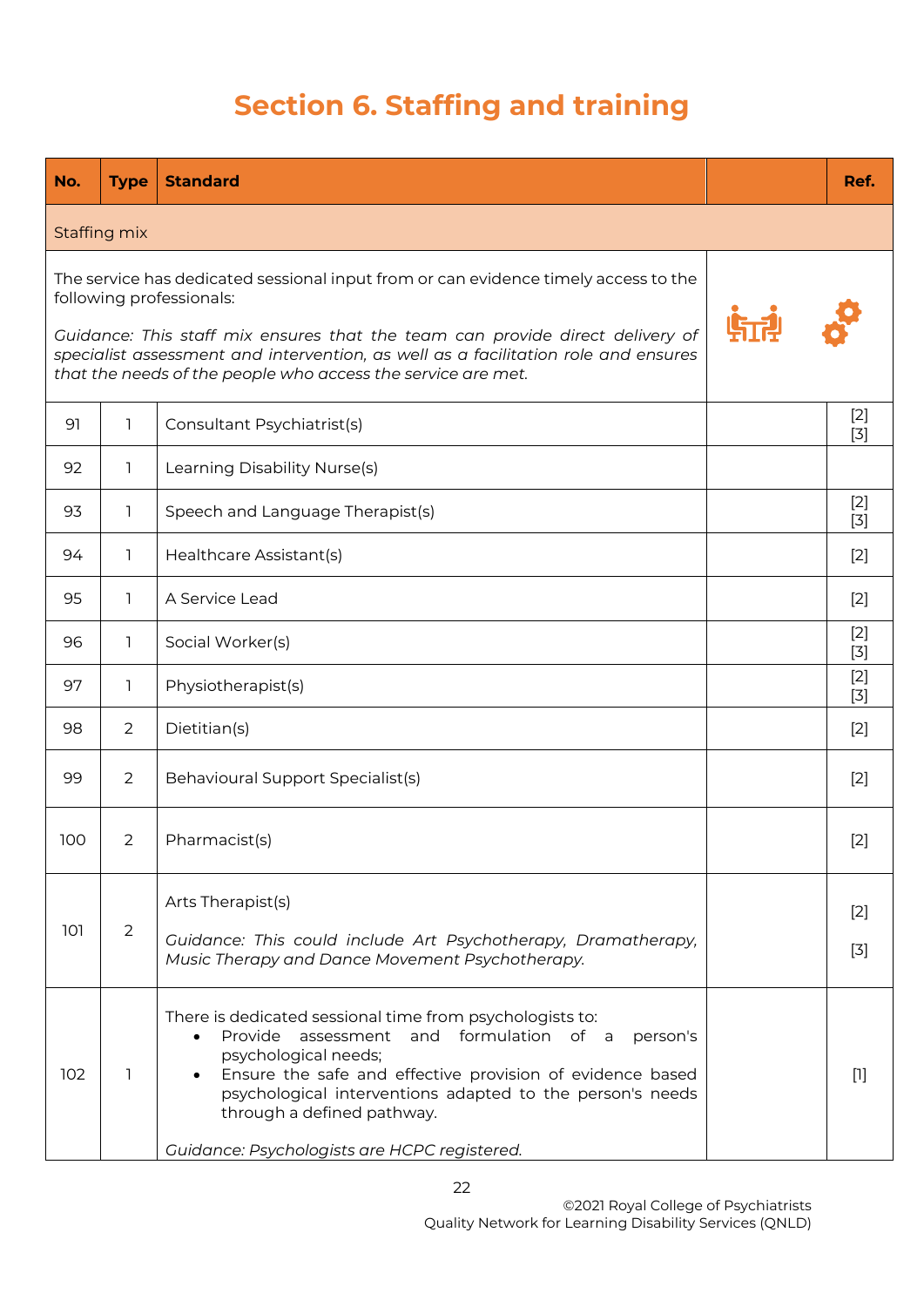| 103                                      | $\overline{2}$         | There is dedicated sessional time from psychologists to support a<br>whole team approach for psychological management.                                                                                                                                                                                                                                      |  | $[1]$          |  |
|------------------------------------------|------------------------|-------------------------------------------------------------------------------------------------------------------------------------------------------------------------------------------------------------------------------------------------------------------------------------------------------------------------------------------------------------|--|----------------|--|
| 104                                      | 1                      | There is dedicated sessional input from occupational therapists to:<br>Provide an occupational assessment for those people who<br>$\bullet$<br>require it;<br>Ensure the safe and effective provision of evidence based<br>$\bullet$<br>occupational interventions adapted to the person's needs.<br>Guidance: Occupational Therapists are HCPC registered. |  | $[1]$          |  |
| 105                                      | 2                      | The team has administrative assistance to meet the needs of the<br>service.                                                                                                                                                                                                                                                                                 |  | $[15]$         |  |
|                                          | <b>Staffing levels</b> |                                                                                                                                                                                                                                                                                                                                                             |  |                |  |
| 106                                      | 1                      | The service has a mechanism for responding to low/unsafe staffing<br>levels, including:<br>A method for the team to report concerns about staffing<br>levels;<br>Access to additional staff members;<br>$\bullet$<br>An agreed contingency plan, such as the minor and<br>$\bullet$<br>temporary reduction of non-essential services.                       |  | $[1]$          |  |
| 107                                      | 1                      | When a staff member is on leave, the team puts a plan in place to<br>provide appropriate cover for the people with learning disabilities<br>who are allocated to that staff member.<br>Guidance: This could include identifying a point of contact for the<br>person, dependant on any risks identified.                                                    |  | $[1]$<br>$[2]$ |  |
| 108                                      | $\overline{2}$         | There has been a review of the staff members and skill mix of the<br>team within the past 12 months. This is to identify any gaps in the<br>team and to develop a balanced workforce which meets the needs of<br>the service.                                                                                                                               |  |                |  |
| Staff recruitment, induction and support |                        |                                                                                                                                                                                                                                                                                                                                                             |  |                |  |
| 109                                      | 2                      | People with learning disabilities or carer representatives are involved<br>in the interview process for recruiting potential staff members.<br>Guidance: These representatives should have experience of the<br>relevant service.                                                                                                                           |  | $[1]$          |  |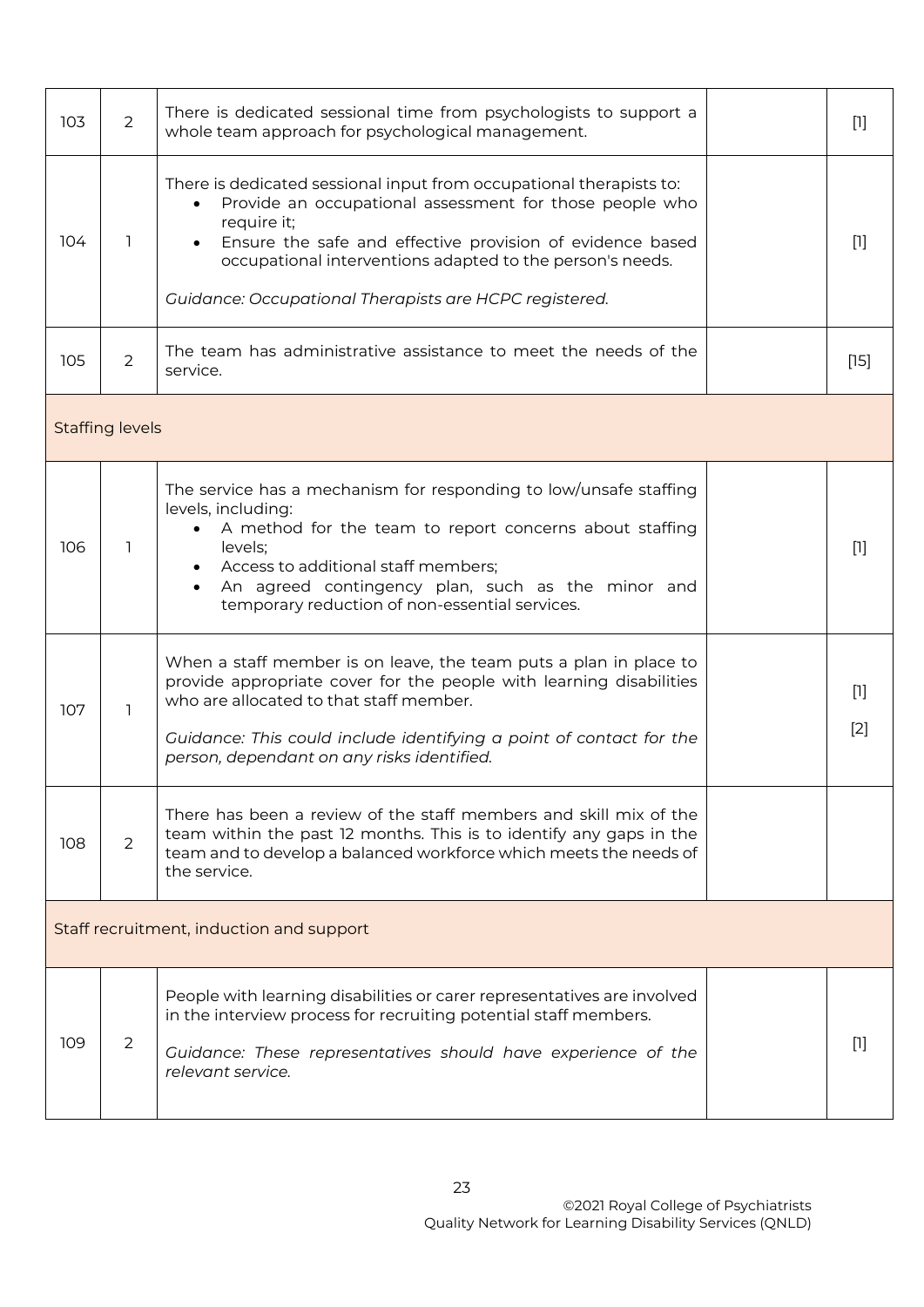| 110 | 1               | New staff members, including bank staff, receive an induction based<br>on an agreed list of core competencies.<br>Guidance: This should include:<br>Arrangements for shadowing colleagues on the team;<br>Jointly working with a more experienced colleague;<br>$\bullet$<br>Being observed and receiving enhanced supervision until<br>$\bullet$<br>core competencies have been assessed as met.                                           |  | $[1]$  |  |  |
|-----|-----------------|---------------------------------------------------------------------------------------------------------------------------------------------------------------------------------------------------------------------------------------------------------------------------------------------------------------------------------------------------------------------------------------------------------------------------------------------|--|--------|--|--|
| 111 | 1               | All staff members who deliver therapies and activities are<br>appropriately trained, supervised and be registered with the relevant<br>regulator (e.g. HCPC).                                                                                                                                                                                                                                                                               |  | $[1]$  |  |  |
| 112 | 1               | All clinical staff members receive clinical supervision at least monthly,<br>or as otherwise specified by their professional body.<br>Guidance: Supervision should be profession-specific as per<br>professional guidelines and provided by someone with appropriate<br>clinical experience and qualifications.                                                                                                                             |  | $[1]$  |  |  |
| 113 | $\overline{2}$  | All staff members receive line management supervision at least<br>monthly.                                                                                                                                                                                                                                                                                                                                                                  |  | $[1]$  |  |  |
| 114 | $\overline{2}$  | Staff members are able to access reflective practice groups at least<br>every 6 weeks where teams can meet to think about team dynamics<br>and develop their clinical practice.                                                                                                                                                                                                                                                             |  | $[1]$  |  |  |
| 115 | $\overline{2}$  | The team has protected time for team building and discussing<br>service development at least once a year, at a minimum.                                                                                                                                                                                                                                                                                                                     |  | $[15]$ |  |  |
| 116 | $\overline{2}$  | Team managers and senior managers promote positive risk taking to<br>enhance quality of life.                                                                                                                                                                                                                                                                                                                                               |  | $[2]$  |  |  |
|     | Staff wellbeing |                                                                                                                                                                                                                                                                                                                                                                                                                                             |  |        |  |  |
| 117 | 1               | The service actively supports staff health and wellbeing.<br><b>Guidance: This includes:</b><br>Providing access to support services;<br>$\bullet$<br>Providing access to physical activity programmes;<br>$\bullet$<br>Monitoring staff sickness and burnout;<br>$\bullet$<br>Assessing and improving morale;<br>$\bullet$<br>Monitoring turnover;<br>$\bullet$<br>Reviewing feedback from exit reports and taking action<br>where needed. |  | $[1]$  |  |  |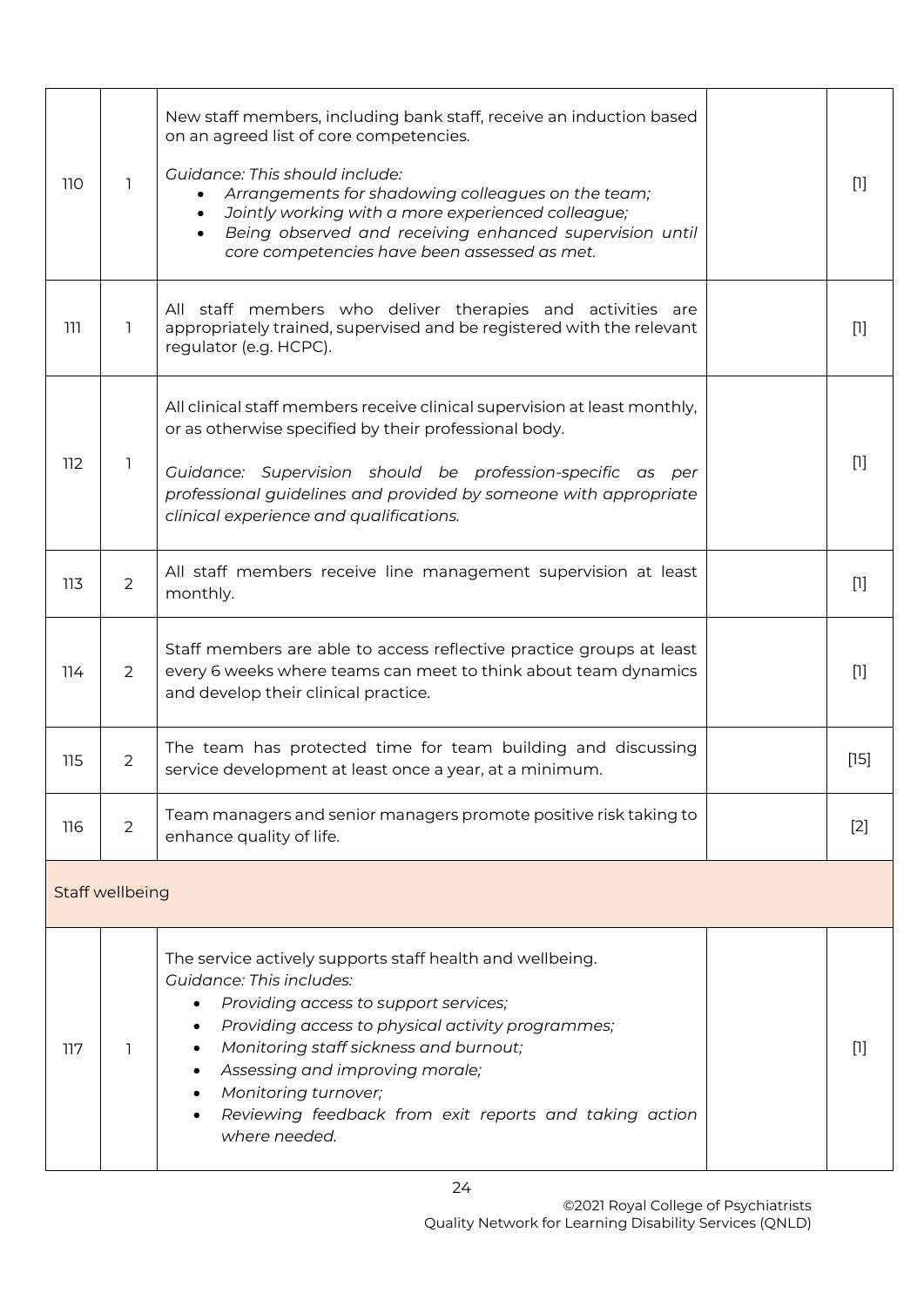| 118                                                                                                                                                                                                 | $\mathbf{1}$ | Staff members are able to take breaks during their shift that comply<br>with the European Working Time Directive.<br>Guidance: Staff have the right to one uninterrupted 20-minute rest<br>break during their working day if they work more than six hours a<br>day.                                                                                                                                                                                                                                                                                                                                                                                                                                                         |  | $[1]$ |  |
|-----------------------------------------------------------------------------------------------------------------------------------------------------------------------------------------------------|--------------|------------------------------------------------------------------------------------------------------------------------------------------------------------------------------------------------------------------------------------------------------------------------------------------------------------------------------------------------------------------------------------------------------------------------------------------------------------------------------------------------------------------------------------------------------------------------------------------------------------------------------------------------------------------------------------------------------------------------------|--|-------|--|
| 119                                                                                                                                                                                                 | $\mathbf{1}$ | Staff members, people with learning disabilities and carers who are<br>affected by a serious incident are offered post-incident support.<br>Guidance: This includes attention to the physical and emotional<br>wellbeing of the people involved, post-incident reflection and a<br>learning review.                                                                                                                                                                                                                                                                                                                                                                                                                          |  | $[1]$ |  |
| Staff training & development                                                                                                                                                                        |              |                                                                                                                                                                                                                                                                                                                                                                                                                                                                                                                                                                                                                                                                                                                              |  |       |  |
| Staff members receive training consistent with their role, which is recorded in their<br>personal development plan and is refreshed in accordance with local guidelines.<br>This training includes: |              |                                                                                                                                                                                                                                                                                                                                                                                                                                                                                                                                                                                                                                                                                                                              |  |       |  |
| 120                                                                                                                                                                                                 | 1            | The use of legal frameworks, such as the Mental Health Act (or<br>equivalent); Mental Capacity Act (or equivalent) & Human Rights Act;<br>Physical health assessment;<br>Guidance: This includes training in understanding physical health<br>problems, understanding physical observations and when to refer<br>for specialist input;<br>Safeguarding vulnerable adults and children;<br>Guidance: This includes recognising and responding to the signs of<br>abuse, exploitation or neglect;<br>Risk assessment and risk management;<br>Guidance: This includes assessing and managing suicide risk and<br>self-harm;<br>Recognising and communicating with people with cognitive<br>impairment or learning disabilities. |  | $[1]$ |  |
| 121                                                                                                                                                                                                 | 1            | Autism awareness.                                                                                                                                                                                                                                                                                                                                                                                                                                                                                                                                                                                                                                                                                                            |  | $[2]$ |  |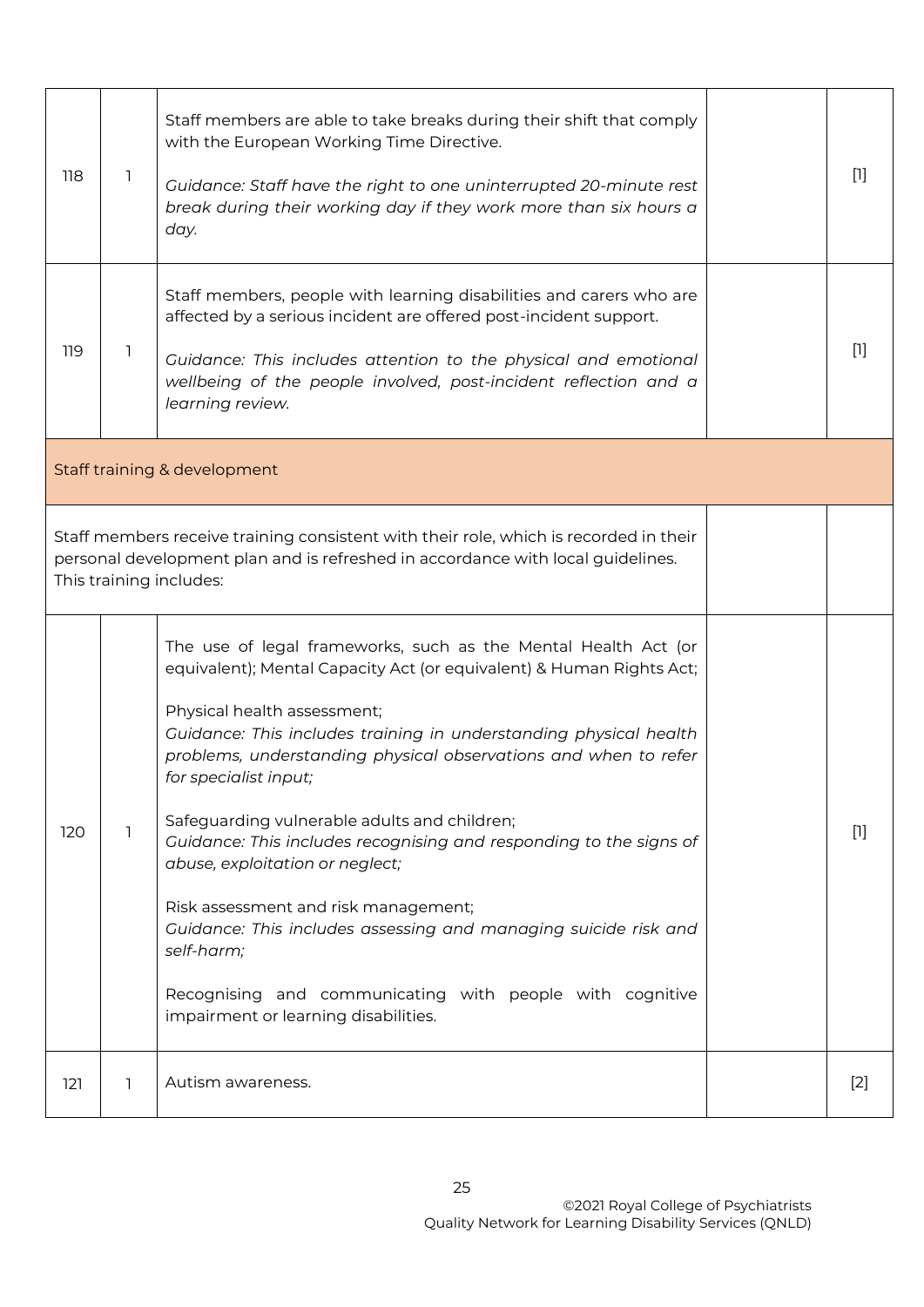| 122 | 1.             | Positive Behavioural Support.                                                                                                                                                   | $\lceil 2 \rceil$ |
|-----|----------------|---------------------------------------------------------------------------------------------------------------------------------------------------------------------------------|-------------------|
| 123 | $\overline{2}$ | Trauma-informed approaches to care.                                                                                                                                             | $[2]$             |
| 124 | 1.             | The inequalities in mental health & learning disability access,<br>experiences and outcomes for people with learning disabilities with<br>protected characteristics.            | $[1]$             |
| 125 | $\mathbf{1}$   | The team including bank and agency staff are able to identify and<br>respond to an acute physical health emergency.<br>Guidance: This includes guidance about when to call 999. | $[1]$             |
| 126 | $\overline{2}$ | Carer awareness, family inclusive practice and social systems,<br>including carers' rights in relation to confidentiality.                                                      | $[1]$             |
| 127 | 2              | People with learning disabilities and carer representatives are<br>involved in delivering and developing staff training.                                                        | $[1]$             |
| 128 | $\overline{2}$ | Shared in-house multi-disciplinary team training, education and<br>practice development activities occur in the service at least every 3<br>months.                             | [15]              |
| 129 | $\mathcal{P}$  | The team provides education and awareness raising to enable local<br>health services to understand and make reasonable adjustments for<br>people with learning disabilities.    | $\lceil 3 \rceil$ |

## **Section 7. Governance**

<span id="page-25-0"></span>

| No.                               | <b>Type</b> | <b>Standard</b>                                                                                |  | Ref. |  |  |
|-----------------------------------|-------------|------------------------------------------------------------------------------------------------|--|------|--|--|
| Clinical outcomes and measurement |             |                                                                                                |  |      |  |  |
| 130                               |             | Clinical outcome measurement is collected at two time points (at<br>assessment and discharge). |  |      |  |  |
|                                   |             | Guidance: This includes user-reported outcome measurements<br>where possible.                  |  |      |  |  |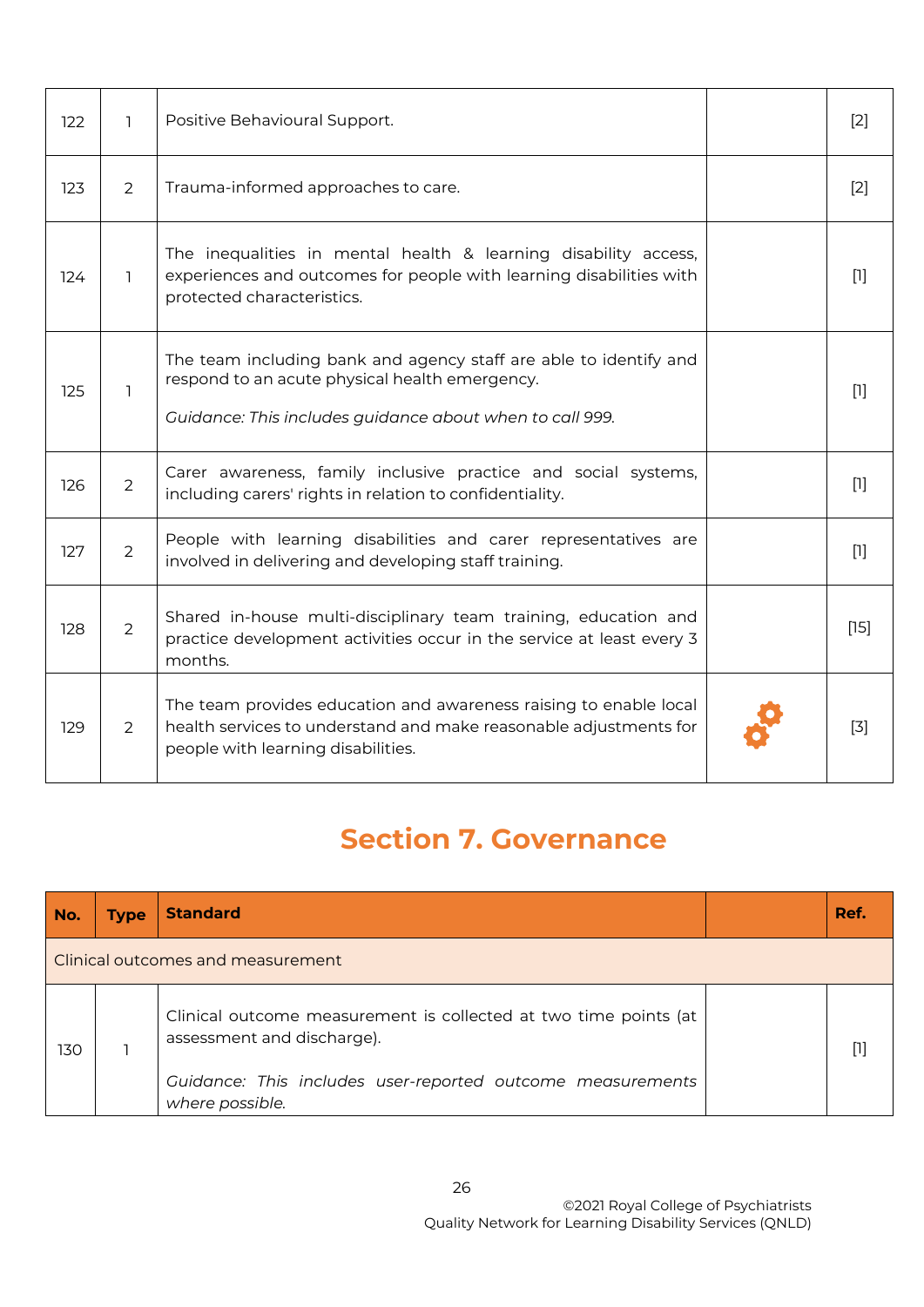<span id="page-26-0"></span>

| 131                                              | 2              | Progress against user-defined goals is reviewed collaboratively<br>between the person with a learning disability and staff members<br>during clinical review meetings and at discharge.                                              |  | $[1]$ |  |  |  |
|--------------------------------------------------|----------------|--------------------------------------------------------------------------------------------------------------------------------------------------------------------------------------------------------------------------------------|--|-------|--|--|--|
| 132                                              | $\overline{2}$ | The service's clinical outcome data are reviewed at least every six<br>months. The data is shared with commissioners, the team, people<br>with learning disabilities and carers, and used to<br>make<br>improvements to the service. |  | $[1]$ |  |  |  |
| Learning from complaints, feedback and incidents |                |                                                                                                                                                                                                                                      |  |       |  |  |  |
| 133                                              | ı              | Systems are in place to enable staff members to quickly and<br>effectively report incidents and managers encourage staff members<br>to do this.                                                                                      |  | $[1]$ |  |  |  |
| 134                                              | 1.             | When mistakes are made in care this is discussed with the person<br>themselves and their carer, in line with the Duty of Candour<br>agreement.                                                                                       |  | $[1]$ |  |  |  |
| 135                                              | 1              | Lessons learned from untoward incidents and complaints are shared<br>with the team and the wider organisation. There is evidence that<br>changes have been made as a result of sharing the lessons.                                  |  | $[1]$ |  |  |  |
| 136                                              | $\mathbf{2}$   | Where possible, the service contributes to LeDeR and incorporates<br>learning from LeDeR within the service.                                                                                                                         |  | $[7]$ |  |  |  |
| 137                                              | $\overline{2}$ | A range of local and multi-centre clinical audits is conducted which<br>include the use of evidence-based treatments, as a minimum.                                                                                                  |  | [15]  |  |  |  |
| <b>Quality Improvement</b>                       |                |                                                                                                                                                                                                                                      |  |       |  |  |  |
| 138                                              | $\overline{2}$ | The team is actively involved in quality improvement (QI) activity.                                                                                                                                                                  |  | $[1]$ |  |  |  |
| 139                                              | $\overline{2}$ | The team actively encourages people with learning disabilities and<br>carers to be involved in quality improvement (QI) initiatives.                                                                                                 |  | $[1]$ |  |  |  |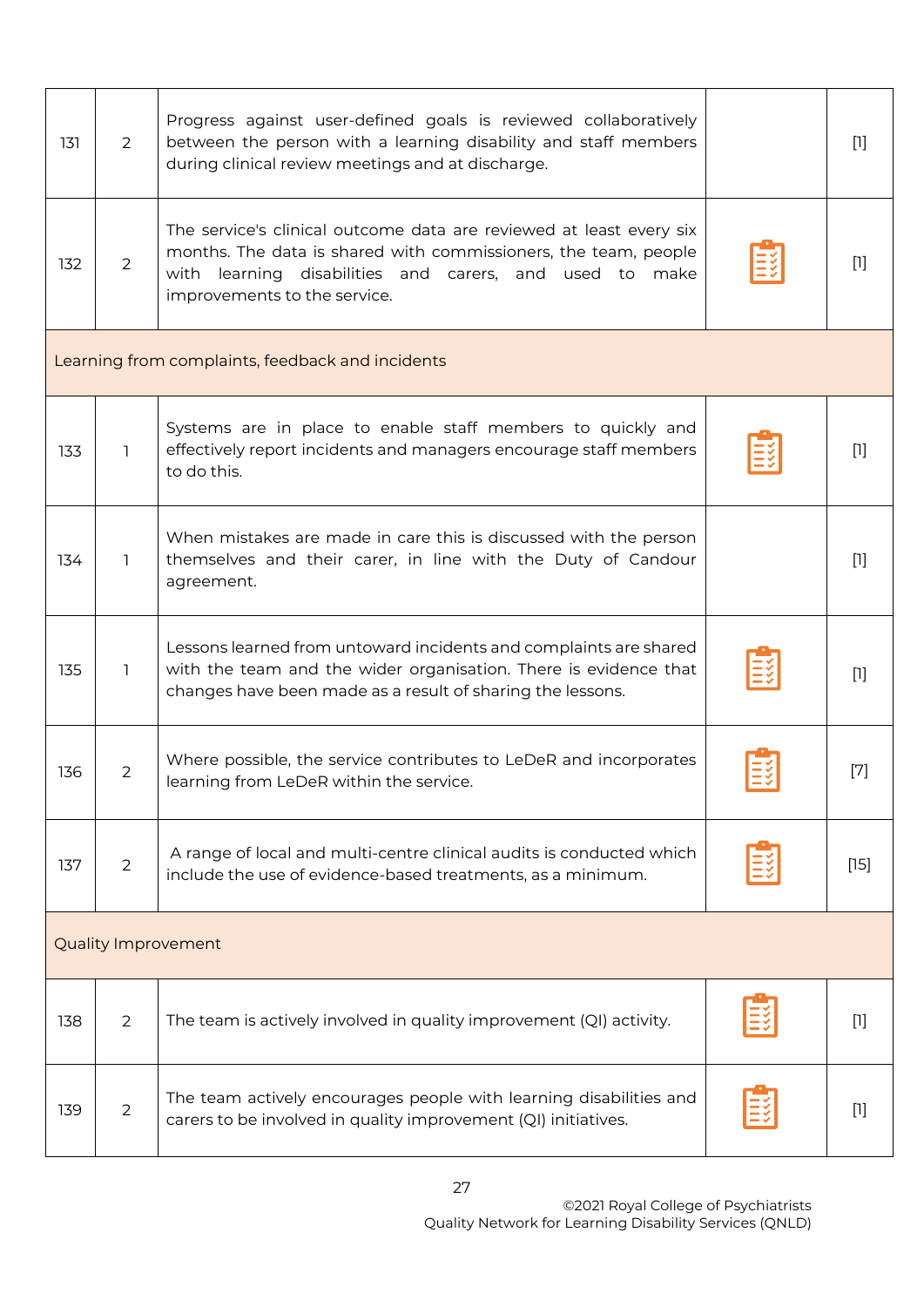### **References**

**[1]** Royal College of Psychiatrists. Fourth Edition Standards for Community Mental Health Services, 2021.

**[2]** Royal College of Psychiatrists, Expert Consensus: Quality Network for Learning Disability Services (QNLD) Standards Development Group, 2021.

**[3]** Learning Disability Professional Senate, Delivering Effective Specialist Community Learning Disabilities Health Teams Support to People with Learning Disabilities and their Families or Carers, 2019.

**[4]** NHS England, Transforming Care, Model service specifications: supporting the implementation of the service model, January 2017.

**[5]** Royal College of Speech and Language Therapists, 5 Good Communication Standards, 2013.

**[6]** NHS Improvement, The Learning disability improvement standards for NHS Trusts, June 2018.

**[7]** NHS England and NHS Improvement, Learning Disability Mortality Review (LeDeR) Programme: Action from Learning, May 2019.

**[8]** NHS England, Care & Treatment Reviews: Policy & Guidance, March 2017.

**[9]** Carers Trust, The Triangle of Care, Carers involved: A Guide to Best Practice in Mental Health Care in England, Second Edition, January 2016.

**[10]** Department of Health, Mental Capacity Act, 2005.

**[11]** NHS England, Stopping over medication of people with a learning disability, autism or both (STOMP), 2018.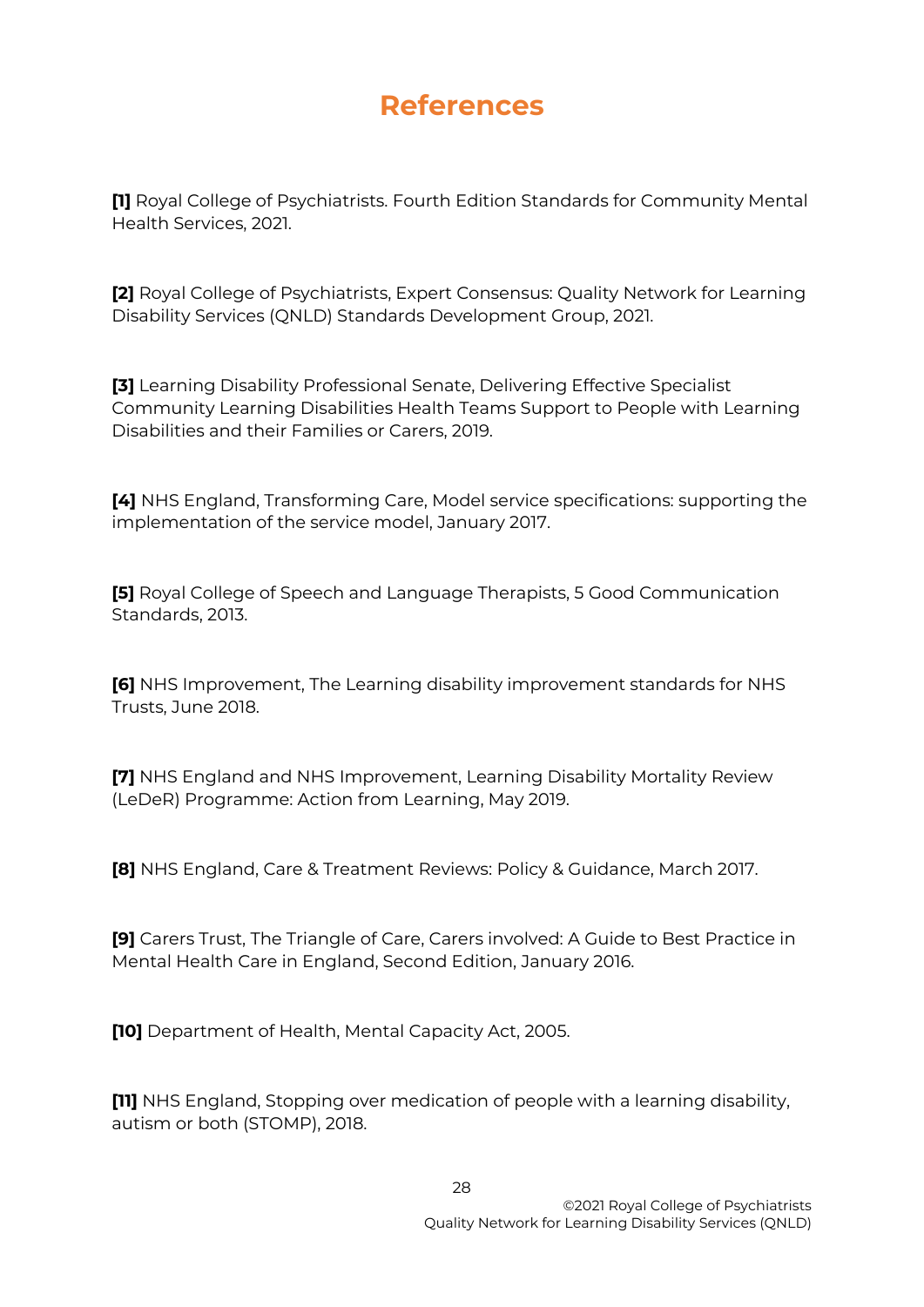**[12]** Royal College of Psychiatrists, RCPsych Equality Action Plan, 2021 – 2023.

**[13]** The British Psychological Society and Royal College of Psychiatrists, Dementia and People with Learning Disabilities, September 2009.

**[14]** NICE, challenging behaviour and learning disabilities: prevention and interventions for people with learning disabilities whose behaviour challenges, May 2015.

**[15]** Royal College of Psychiatrists. Second Edition 'ACOMHS Standards for Community Mental Health Services' 2020.

**[16]** Step Together Integrating Care for People with Epilepsy and a Learning Disability, 2020.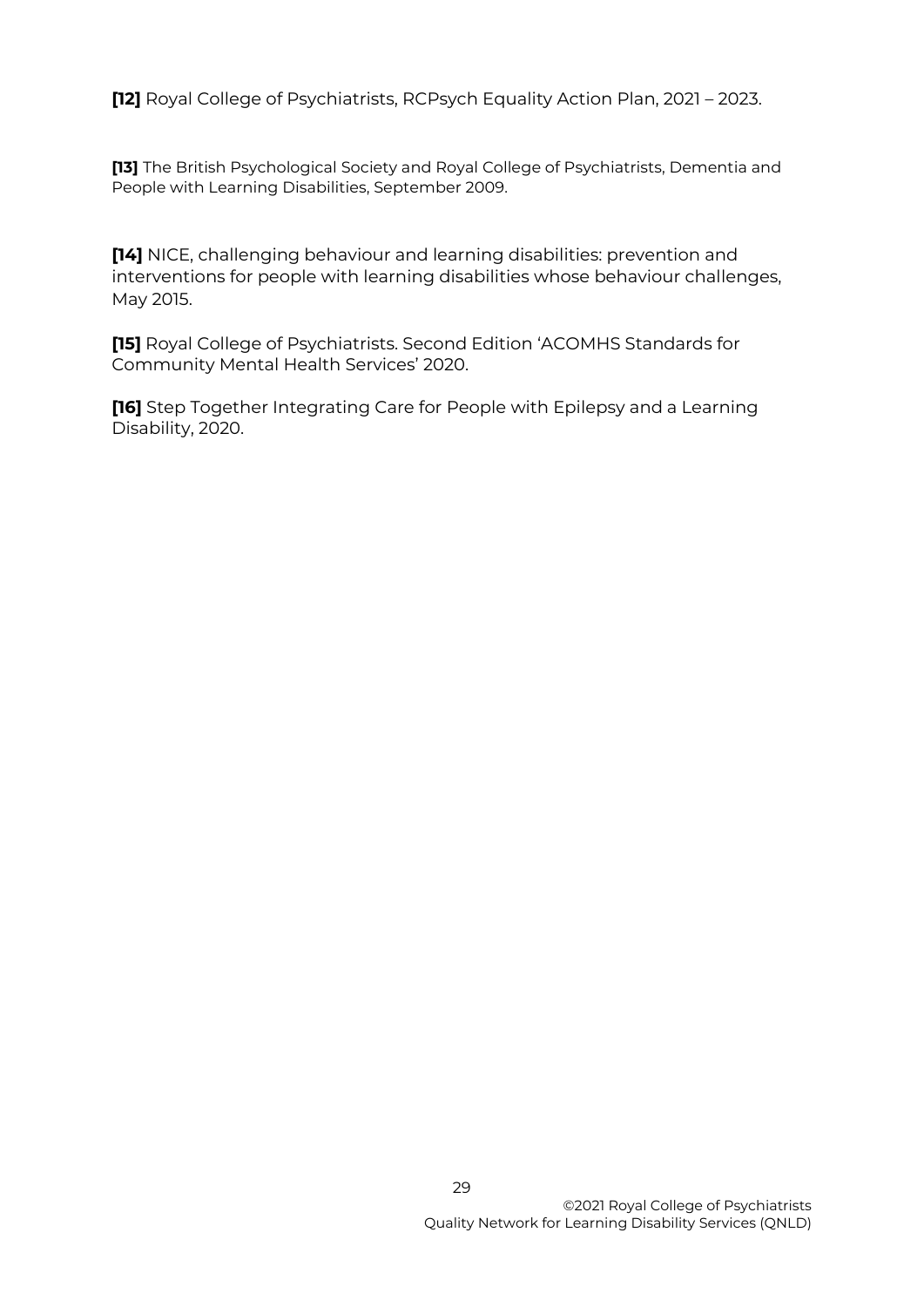## **Acknowledgements**

<span id="page-29-0"></span>The Quality Network for Learning Disability Services (QNLD) is extremely grateful to the following people for their time and expert advice in the development and revision of these standards:

- Members of the Quality Network for Learning Disability Services (QNLD) Advisory Group;
- Carer representatives that contributed their views and opinions;
- Individuals who attended the virtual standards consultation workshop;
- Individuals who contributed feedback via the e-consultation process.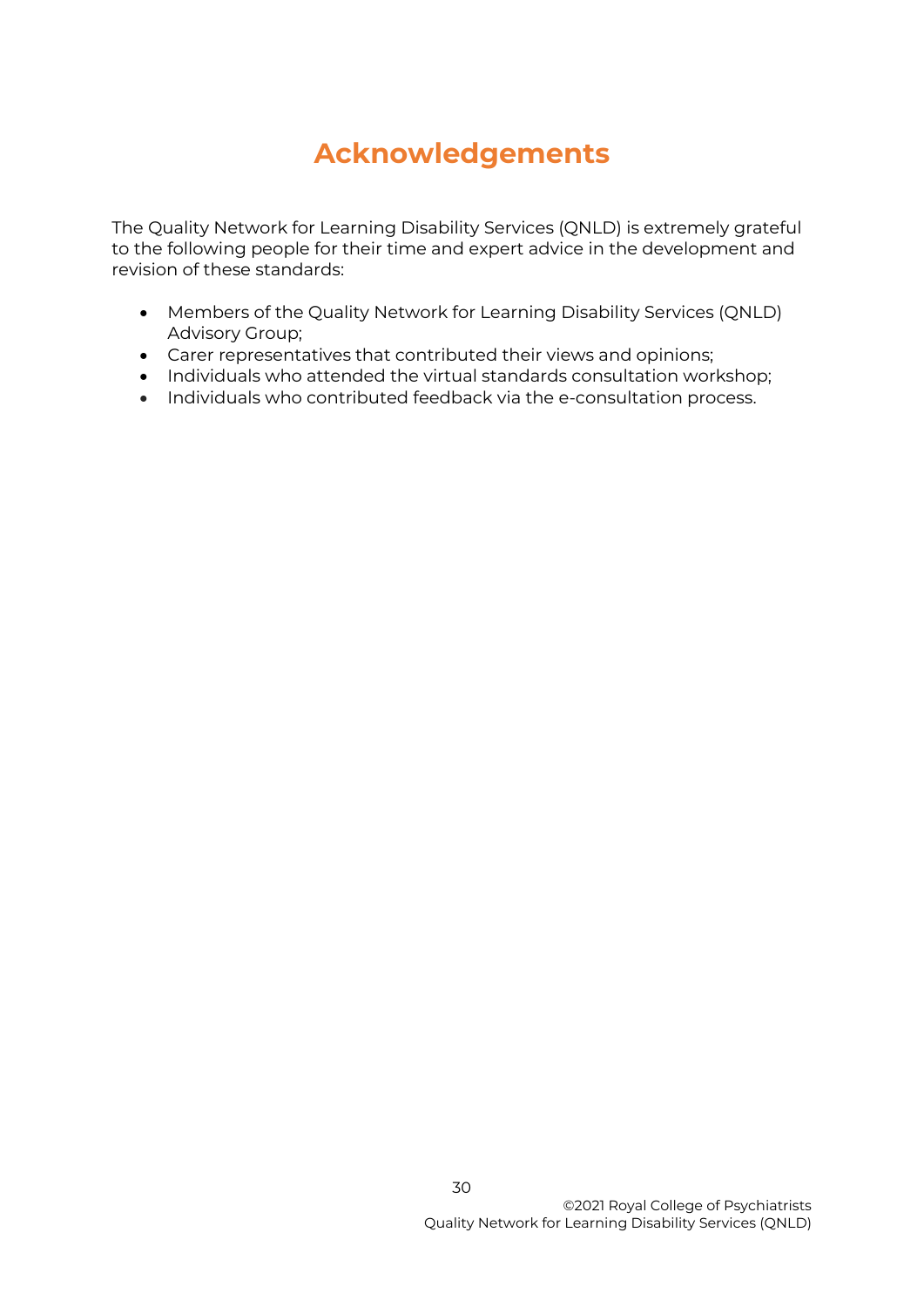### **Quality Network for Learning Disability Services (QNLD)**

Royal College of Psychiatrists' Centre for Quality Improvement

21 Prescot Street

London

E1 8BB

[L.D@rcpsych.ac.uk](mailto:L.D@rcpsych.ac.uk)

[www.rcpsych.ac.uk/QNLD](http://www.rcpsych.ac.uk/QNLD)

© 2021 Royal College of Psychiatrists